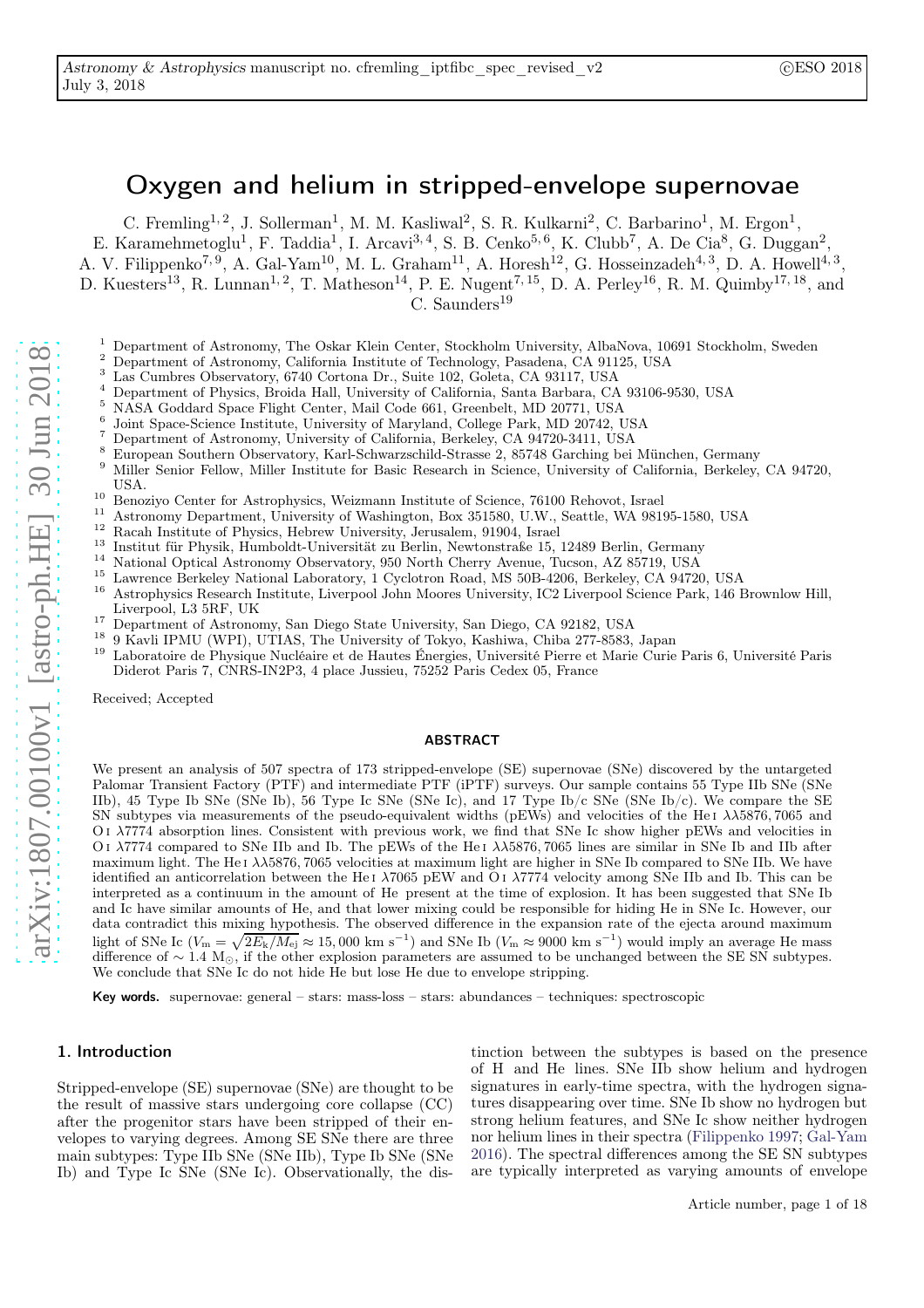stripping. SNe IIb progenitors would then have undergone partial stripping, retaining a small part of their hydrogen envelopes. SNe Ib progenitors would be fully stripped of their hydrogen envelopes, and SNe Ic progenitors would be fully stripped of both their hydrogen and helium envelopes.

There are two main mechanisms that can give rise to significant envelope stripping: line-driven winds from isolated massive stars (e.g., [Conti 1976;](#page-8-2) [Smith 2014\)](#page-8-3) or binary mass transfer (e.g., [Iben & Tutukov 1985](#page-8-4); [Yoon et al.](#page-8-5) [2010;](#page-8-5) [Claeys et al. 2011;](#page-8-6) [Yoon 2015\)](#page-8-7). However, alternative explanations for the observed subtypes have been suggested. Enhanced stellar mixing in massive stars could reduce the He Envelope mass by burning it into  $O$ , which produces SNe Ic with enhanced O abundances [\(Frey et al.](#page-8-8)  $2013$ ), and differences in the mixing of  $56$ Ni synthesized in the SN explosions could produce SNe of different observational subtypes from progenitors of otherwise similar structure [\(Dessart et al. 2012](#page-8-9)). In the models by [Dessart et al.](#page-8-9)  $(2012)$ , only SN explosions where the synthesized  $56$ Ni is highly mixed throughout the ejecta, so that the He in the envelope can be nonthermally excited, will produce detectable He lines, as seen in SNe Ib. Models with low mixing become SNe Ic. In these models, higher mixing also results in stronger and faster O<sub>I</sub>  $\lambda$ 7774<sup>[1](#page-1-0)</sup>, and thus SNe Ib would show the strongest and fastest oxygen (see fig. 13 in [Dessart et al. 2012](#page-8-9)).

Observationally, there is some evidence both for and against these scenarios. [Piro & Morozova](#page-8-10) [\(2014](#page-8-10)) suggest that up to 1  $M<sub>°</sub>$  of He could sometimes be hidden in SE SNe, as some objects show very low He velocities indicating that the emitting region lies behind a transparent shell (e.g., the Type IIb SN 2010as; [Folatelli et al. 2014\)](#page-8-11). In such objects, based on the calculations by [Dessart et al.](#page-8-9) [\(2012](#page-8-9)), the <sup>56</sup>Ni synthesized in the explosion might only be mixed into a small part of the He envelope, resulting in lower velocities measured from absorption minima, and indicating the possibility that even lower mixing, if possible, could produce no He signatures at all (and thus give rise to SNe Ic with very slow expansion velocities). In contrast to this suggestion, it has been found that SNe Ic on average display the highest velocities, followed by SNe Ib, and finally by SNe IIb at the slowest expansion velocities as measured in both the Fe II  $\lambda$ 5169 and the O I  $\lambda$ 7774 absorption lines [\(Matheson et al. 2001](#page-8-12); [Liu et al. 2016\)](#page-8-13). However, these results were based on a relatively low number of objects, especially for the O I  $\lambda$ 7774 line. The SNe included in these studies were also discovered mainly in targeted SN searches.

In this paper, we perform an analysis similar to that of [Liu et al.](#page-8-13) [\(2016\)](#page-8-13), in order to check if their results hold with a larger sample. We investigate He I  $\lambda\lambda$ 5876, 7065 and O<sub>I</sub>  $\lambda$ 7774 absorption-line strengths and velocities during the photospheric phase for all 176 SE SNe discovered by the Palomar Transient Factory (PTF; [Law et al. 2009](#page-8-14)) and the intermediate PTF (iPTF; [Cao et al. 2016](#page-8-15); [Masci et al.](#page-8-16) [2017\)](#page-8-16). The PTF and iPTF were untargeted magnitude-limited<sup>[2](#page-1-1)</sup> surveys. Thus, our sample should arguably be less biased compared to previous studies of SE SN spectra that have been mostly based on SNe found via tar-

geted searches<sup>[3](#page-1-2)</sup>. We address the predictions of alternative models for the observed subtypes of  $SE SNe<sup>4</sup>$  $SE SNe<sup>4</sup>$  $SE SNe<sup>4</sup>$ , and compare our results to those found by [Matheson et al.](#page-8-12) [\(2001](#page-8-12)) and [Liu et al.](#page-8-13) [\(2016\)](#page-8-13). Our observations are described in Sect. [2.](#page-1-4) The methods we have used are presented in Sect. [3,](#page-2-0) and the results are given in Sect. [4.](#page-3-0) We search for correlations between the various measurements in Sect. [5.](#page-4-0) A discussion and our conclusions can be found in Sect. [6.](#page-5-0)

## <span id="page-1-4"></span>2. Observations and reductions

## 2.1. Photometry

To estimate the epoch of maximum light for each SN, we utilize  $r$ - or  $g$ -band photometry from the Palomar 48 inch (P48) and 60 inch (P60) telescopes, depending on availability for each SN. All photometry has been hostgalaxy subtracted. The P60 data were reduced with FPipe [\(Fremling et al. 2016\)](#page-8-17), and the P48 data with the PTFIDE pipeline [\(Masci et al. 2017](#page-8-16)). The full photometric (i)PTF SE SN sample will be presented in future papers. A subsample has previously been analyzed by [Prentice et al.](#page-8-18) [\(2016\)](#page-8-18).

#### 2.2. Spectroscopy

During the lifetimes of PTF and iPTF we obtained 507 spectra at unique epochs of SE SNe. We discovered 55 SNe IIb (187 spectra), 45 SNe Ib (125 spectra), 56 SNe Ic (153 spectra), and 17 Type Ib/c SNe (SNe Ib/c; 42 spectra). We have over three times more objects in our sample compared to [Liu et al.](#page-8-13) [\(2016\)](#page-8-13), who studied 14 SNe IIb, 21 SNe Ib, and 17 SNe Ic. The (i)PTF SE SN spectral sample is summarized in Table [2.](#page-15-0)

We do not include Type Ic-BL SNe discovered by the (i)PTF in the analysis in this paper; they will be presented by Taddia et al. (in prep.). Hydrogen-poor superluminous SNe (SLSNe) are also excluded. Subsamples of our full spectral dataset have previously been published: some SNe IIb by [Strotjohann et al.](#page-8-19) [\(2015](#page-8-19)), iPTF13bvn and PTF12os by [Fremling et al.](#page-8-20) [\(2014,](#page-8-20) [2016\)](#page-8-17), iPTF15dtg by [Taddia et al.](#page-8-21) [\(2016](#page-8-21)), SN 2013cu (iPTF13ast) by [Gal-Yam et al.](#page-8-22) [\(2014\)](#page-8-22), PTF12gzk by [Horesh et al.](#page-8-23) [\(2013\)](#page-8-23), SN 2011dh (PTF11eon) by [Arcavi et al.](#page-8-24) [\(2011](#page-8-24)), and SN 2010mb (PTF10iue) by [Ben-Ami et al.](#page-8-25) [\(2014\)](#page-8-25).

All spectra included in our analysis were reduced using standard pipelines and procedures for each telescope and instrument. The analysis in this paper is focused on the optically thick photospheric phase (we do not analyze spectra taken later than 60 d past maximum light). Normalized spectra limited to the regions around the absorption features used in our analysis will be made available in

<span id="page-1-0"></span><sup>1</sup> When discussing this line we effectively refer to the O I  $\lambda\lambda$ 7771, 7774, 7775 triplet.

<span id="page-1-1"></span>Approximately 20.5 and 21 mag in the Mould  $R$  and Sloan  $q$ bands, respectively.

<span id="page-1-2"></span><sup>3</sup> This is potentially important since (i)PTF could find SE SNe in hosts with very low metallicity compared to the average for SE SNe (e.g., [Sanders et al. 2012](#page-8-26)). Two examples are iPTF15dtg [\(Taddia et al. 2016](#page-8-21)) and PTF11mnb [\(Taddia et al. 2017](#page-8-27)). However, their spectra are similar to those of normal SNe Ic, and we do not find any significant differences in our results compared to [Matheson et al.](#page-8-12) [\(2001](#page-8-12)) and [Liu et al.](#page-8-13) [\(2016\)](#page-8-13). Thus, a detailed analysis of the impact of (i)PTF being untargeted was not performed.

<span id="page-1-3"></span><sup>4</sup> By comparing observed spectra to the models by [Dessart et al.](#page-8-9) [\(2012](#page-8-9)), as was previously done by [Liu et al.](#page-8-13) [\(2016](#page-8-13)).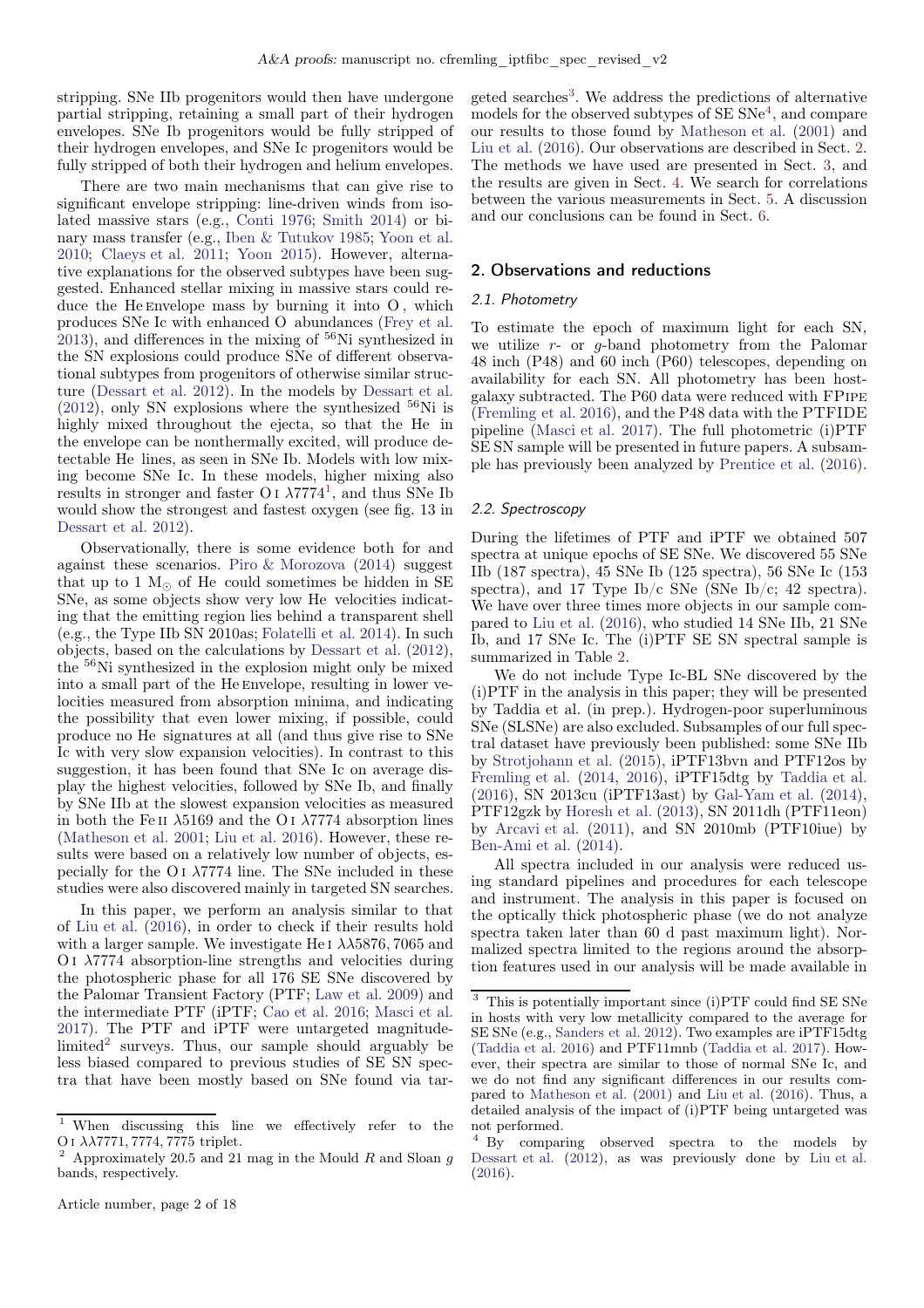electronic form via WISeREP<sup>[5](#page-2-1)</sup> [\(Yaron & Gal-Yam 2012](#page-8-28)) and the Open Supernova Catalog<sup>[6](#page-2-2)</sup> (OSC; [Guillochon et al.](#page-8-29) [2017\)](#page-8-29). A catalogue paper that will present full spectra is in preparation.

## <span id="page-2-0"></span>3. Data analysis and methods

## 3.1. Time of Maximum Light Estimates

We estimate the time of maximum light for each SN in our sample using the observed light curves (LCs), by performing template fits to the r-band LC of each object (or the g-band LC if  $r$  is not available). When fitting the LCs we allow for a shift and stretch of the templates. The LC peaks of SNe IIb were estimated using the r-band LC of SN 2011dh [\(Ergon et al. 2014\)](#page-8-30). The LC peaks of SNe Ib and Ic were estimated using the LC templates by [Taddia et al.](#page-8-31) [\(2015](#page-8-31)).

The time of maximum light was used to calculate the rest-frame epochs of our spectroscopic observations (see Table [2\)](#page-15-0). Throughout this paper we use the convention that negative epochs refer to epochs before maximum light (e.g., −5 d) and positive epochs refer to past maximum (e.g., +5 d). For objects where it was not possible to determine the time of maximum light, we use the spectra obtained by the (i)PTF to classify them (see Table [2\)](#page-15-0), but do not include them in any further analysis.

#### 3.2. Spectral Classifications

To classify the SNe in our sample we have used SNID [\(Blondin & Tonry 2007](#page-8-32)) with template spectra constructed from the SE SNe in the Harvard-Smithsonian Center for Astrophysics sample [\(Modjaz et al. 2014;](#page-8-33) [Liu & Modjaz](#page-8-34) [2014\)](#page-8-34). The full spectral sequence for each SN has been run automatically through SNID, and the subtype with the most matches across the spectral sequence (before  $+60$  d) is used to classify the SN.

If there are several conflicting matches for different spectra of the same SN, or if there is a similar number of matches for two subtypes for a certain spectral sequence, the results are manually inspected both in SNID and by inspecting the regions around  $H \alpha$ ,  $H \beta$ , and He I  $\lambda \lambda$ 5876, 7065; if the best SNID matches change over time from SNe IIb to SNe Ib, or if both  $H \alpha$  and  $H \beta$  absorption is detected at a similar velocity in any early-time spectrum, we classify the object as a SN IIb. Furthermore, if manual inspection is needed, H is undetected, and absorption from both of the He I  $\lambda\lambda$ 5876, 7065 lines is detected, we classify the object as a SN Ib; if neither H nor He is detected, the object is classified as a SN Ic (see also [Shivvers et al. 2017,](#page-8-35) who also discuss the difficulty of classifying some SE SNe).

SNe with spectra where the signal-to-noise ratio (SNR) is not sufficiently good to distinguish a SN Ib from a SN Ic, or where the classification remains ambiguous after manual inspection, are classified as SNe Ib/c. These are not included in our analysis, except to check for the impact on average values (Sect. [4\)](#page-3-0) and correlations (Sect. [5\)](#page-4-0) by including these objects in both the SN Ib and SN Ic groups and redoing the calculations. We find no significant changes in any of our conclusions by doing this exercise.

#### <span id="page-2-6"></span>3.3. Pseudo-Equivalent Widths

To estimate the strength of absorption features in our spectra we utilize the pseudo-equivalent width (pEW; e.g., [Nordin et al. 2011](#page-8-36)), defined as

<span id="page-2-7"></span>
$$
pEW = \sum_{i=1}^{N} \left( 1 - \frac{f(\lambda_i)}{f_0(\lambda_i)} \right) \Delta \lambda_i, \tag{1}
$$

where  $\lambda_1$  and  $\lambda_N$  define the estimated extent of the absorption feature  $(\lambda_1 < \lambda_N)$ , and  $f_0(\lambda_i)$  is the continuum, estimated as a linear fit to the data surrounding  $\lambda_1$  and  $\lambda_N$ .

We follow similar principles as [Liu et al.](#page-8-13) [\(2016\)](#page-8-13) when choosing the endpoints of the absorption features and where to measure the continuum levels. First, we smooth the spectrum[7](#page-2-3) around the absorption feature. The first peak on the blue side of the feature is then chosen as  $\lambda_1$  and the peak closest to the expected position for the relevant emissionline peak in the rest frame is chosen as  $\lambda_N$ . Typical results of this method are shown for an example spectrum taken close to maximum light for each SE SN subtype in Fig. [1](#page-9-0) (we show Type Ib iPTF13bvn, data from [Fremling et al.](#page-8-20)  $2014$ ; Type IIb SN  $2011dh^8$  $2011dh^8$ , data from this work; and Type Ic PTF10osn, data from this work). Note that if there are multiple peaks within  $\sim 100 \text{ Å}$  of the apparent ends of the absorption feature, we choose the peaks that give the highest pEW value as  $\lambda_1$  and  $\lambda_N$  (see feature 1 in the spectrum of SN 2011dh in Fig. [1\)](#page-9-0). In the case where there is no clear peak on the blue side of the absorption feature, we limit the pEW measurement in velocity space to no larger than  $25,000 \text{ km s}^{-1}$  for the position of  $\lambda_1$ . If there is no clear absorption feature and no clear emission peak to use as  $\lambda_N$ (typical especially for the He I  $\lambda$ 7065 position in SNe Ic), we fix  $\lambda_N$  at the expected rest-frame position of the emission feature and set  $\lambda_1$  where the value of pEW is maximized while  $\lambda_1$  is below the maximum allowed velocity (see feature 2 in the spectrum of PTF10osn in Fig. [1\)](#page-9-0).

Uncertainties in the pEW measurements are estimated using a Monte-Carlo method. First, we create a local measurement of the noise by dividing the original spectrum with a heavily smoothed spectrum and computing the standard deviation locally (in a region of about 1000 Å) around the position of the absorption feature to be measured. Next, we create many simulated noisy spectra by adding noise using a Gaussian distribution and the standard deviation. The pEW measurement is then repeated on each simulated spectrum and the standard deviation of the results is taken as the  $1\sigma$  uncertainty of our measurements. In this procedure, we also randomly change the continuum endpoints in each simulated spectrum within a 25 Å region to account for possible uncertainties in the identifications of the peak positions of the spectral features. Although this is not necessary for good-quality spectra with accurate peak position estimates, we still perform the same calculation regardless of the spectral quality for consistency<sup>[9](#page-2-5)</sup>.

<sup>5</sup> <http://www.weizmann.ac.il/astrophysics/wiserep/>

<span id="page-2-2"></span><span id="page-2-1"></span> $6 \text{ https://sne.space}$  $6 \text{ https://sne.space}$  $6 \text{ https://sne.space}$ 

<sup>7</sup> Final measurements are performed on unsmoothed spectra. Only  $\lambda_1$  and  $\lambda_N$  are located using smoothed spectra.

<span id="page-2-4"></span><span id="page-2-3"></span>See [Ergon et al.](#page-8-30) [\(2014](#page-8-30), [2015](#page-8-37)), for a detailed investigation of SN 2011dh.

<span id="page-2-5"></span> $^9\,$  For spectra of very low SNR we get uncertainties on the order of 25 Å in our peak position estimates.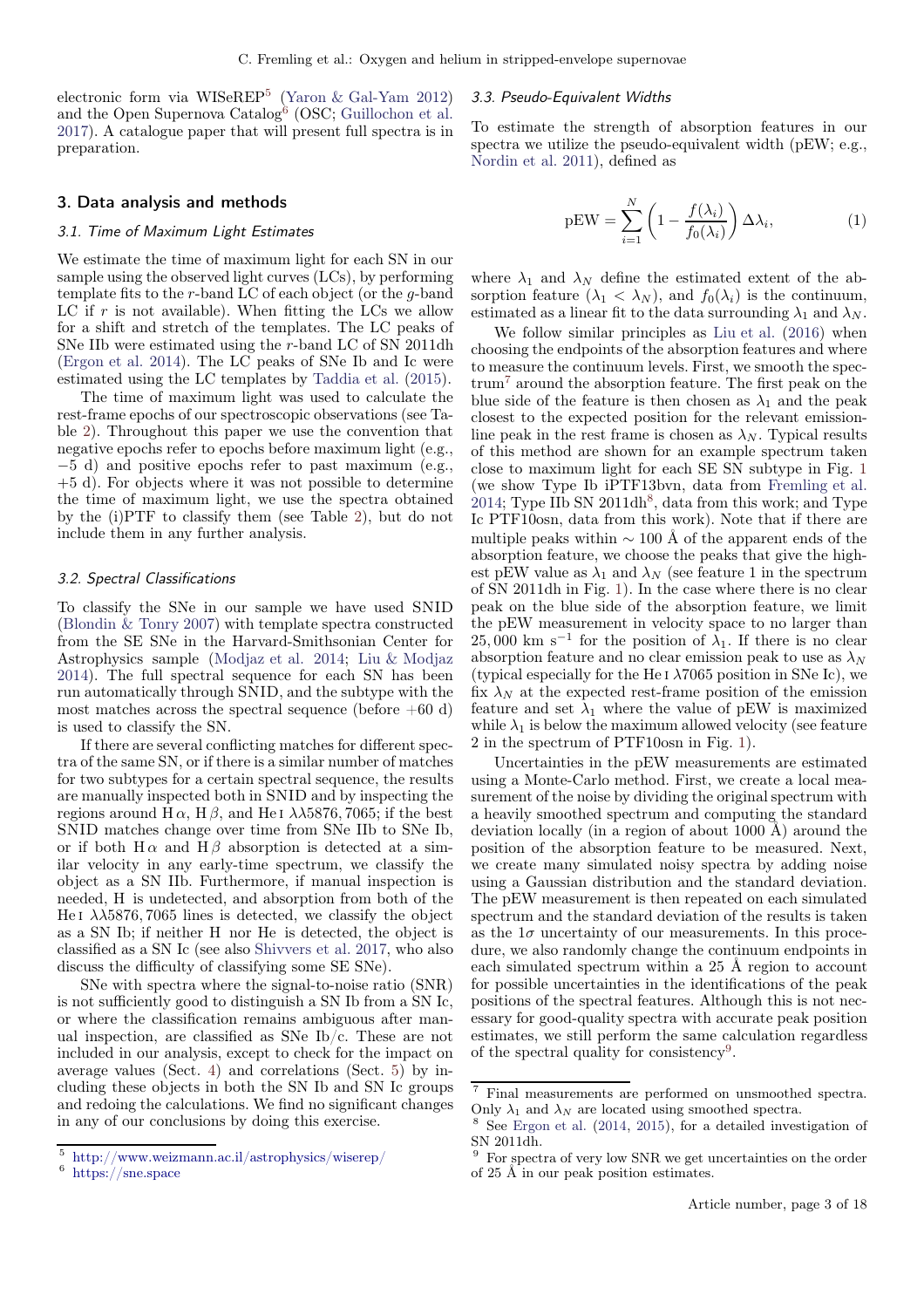#### 3.4. Expansion Velocities

To estimate expansion velocities we use the minima of the identified absorption features in our pEW measurements. This is done by fitting a polynomial to the absorption feature and locating the minimum of the  $fit^{10}$  $fit^{10}$  $fit^{10}$ . Example fits are shown in Fig. [1](#page-9-0) (dashed black lines). Uncertainties are estimated using a similar MC approach as for the pEW measurements. The minimum of each simulated spectrum is estimated by polynomial fits, and the standard deviation is taken as the  $1\sigma$  uncertainty of our velocity measurements.

#### <span id="page-3-0"></span>4. Results

#### 4.1. Absorption Strengths

The method we use to measure pEWs (Sect. [3.3\)](#page-2-6) will by construction tend to give positive values for features 1 and 2 as identified in Fig. [1](#page-9-0) for all SE SN spectra, including those of SNe Ic. In SNe IIb and Ib, these features are typically identified as He I  $\lambda\lambda$ 5876, 7065. However, positive pEW measurements in a SN Ic does not necessarily mean that He is present in the ejecta. Our method simply maximizes the pEW measurement of any absorption from any line that could give rise to a feature in these regions of the spectrum. Possible contamination for the He<sub>I</sub>  $\lambda$ 5876 absorption line is Na<sub>ID</sub>, and for He<sub>I</sub>  $\lambda$ 7065, Al<sub>II</sub> (e.g., [Kasliwal et al. 2010\)](#page-8-38). Regardless, throughout this paper we will refer to any measurable absorption found at the position of features 1 and 2 as potential He I  $\lambda\lambda$ 5876, 7065 absorption, even for SNe Ic, to simplify the discussion.

## 4.1.1. Helium

We show the individual He i pEW measurements of the SNe IIb, Ib, and Ic included in our sample in the top panels of Fig. [2.](#page-10-0) The evolution of the mean values and the standard deviation of the means of each subtype is shown in the middle panels of the figure.

Similar to [Liu et al.](#page-8-13) [\(2016\)](#page-8-13), we find that SNe Ib show larger pEW values on average compared to SNe IIb for the He I  $\lambda$ 5876 feature before +20 d, after which the pEW values become similar. The probability that this difference is not real based on a two-sample Kolmogorov-Smirnov (K-S) test is  $p < 0.03$ , when we consider the measurements between  $-10$  to  $+10$  days of each subtype. For the same time interval we show the cumulative distribution functions (CDFs) of the pEW values for each subtype in the bottomleft panel of Fig. [2.](#page-10-0) SNe Ic show significantly weaker absorption in this line at early times ( $p < 0.001$ , before  $+20$  d when compared to both our SNe IIb and Ib). However, the pEW values of SNe Ic become more similar to those of the other SE SNe after +30 d. This is likely a result of contamination from Na i gradually becoming more significant, although a weak contribution from He i cannot be ruled out.

In contrast to [Liu et al.](#page-8-13) [\(2016\)](#page-8-13), we do not find a strong difference between SNe IIb and Ib for the pEW values of the He⊺ $\lambda$ 7065 absorption line at epochs past  $\sim$  +40 d (see the middle panels of our Fig. [2](#page-10-0) and compare to fig. 6 in [Liu et al. 2016\)](#page-8-13). Instead, we find that SNe IIb and Ib are remarkably similar during all epochs when we could obtain <span id="page-3-2"></span>Table 1: Weighted mean values for SE SNe at maximum light.

| SN Type | $pEW$ (O <sub>I</sub> $\lambda$ 7774) | $v$ (He <sub>I</sub> $\lambda$ 5876) | $v$ (O I $\lambda$ 7774) |
|---------|---------------------------------------|--------------------------------------|--------------------------|
|         | (Å)                                   | $(km s^{-1})$                        | $(km s^{-1})$            |
| SNe Ic  | $70 + 15$                             | $\cdots$                             | $9800 \pm 600$           |
| SNe Ib  | $28 + 12$                             | $9500 \pm 600$                       | $7900 \pm 600$           |
| SNe IIb | $32 + 10$                             | $8000 \pm 500$                       | $7000 \pm 500$           |

Note. — Uncertainties are given as the standard deviation of the mean values,  $\sigma/\sqrt{N}$ , where N is the number of objects included in the calculation.

meaningful averages based on measurements of multiple objects (see the bottom-right panel of Fig. [2](#page-10-0) for the CDFs for the −10 d to +10 d time interval). In a K-S test we do not find any statistically significant difference among our SNe IIb and Ib in He I  $\lambda$ 7065 at any time. Our sample contains several SNe Ib that evolve toward much stronger absorption in this line compared to those studied by [Liu et al.](#page-8-13) [\(2016\)](#page-8-13). We also have several SNe IIb showing weaker absorption than those studied by [Liu et al.](#page-8-13) [\(2016\)](#page-8-13). This could be due to the fact that the (i)PTF is untargeted, resulting in a greater diversity of objects, or a consequence of our larger sample size.

SNe Ic show consistently much weaker pEW values measured at the expected position for He I  $\lambda$ 7065 absorption at all times, although we do observe a rising trend over time in the pEW values that is similar to that of the other subtypes. This could be evidence for a small residual He envelope in some SNe Ic (but see also Sect. [5.1](#page-4-1) and Fig. [5\)](#page-13-0). It could also be due to contamination from the nearby [Fe I]  $\lambda$ 7155 line that is gradually getting more significant, or to Al II absorption.

#### 4.1.2. Oxygen

Absorption-strength estimates of the O i  $\lambda$ 7774 line are shown in the top-left panel of Fig. [3.](#page-11-0) We find that before +20 d, SNe Ic clearly show the highest pEW values, with no detectable difference between SNe IIb and Ib. The pEW distribution we find for SNe Ic is different from both our SN IIb and SN Ib distributions, with  $p < 0.001$  in a twocomponent K-S test in both cases, when measured in the interval  $-10 d$  to  $+10 d$ . There is no statistically significant difference between SNe IIb and Ib for any time interval. The evolution of the mean value for each class is displayed in the top-right panel of Fig. [3,](#page-11-0) showing that SNe Ic are on average stronger in this line compared to other SE SNe by almost a factor of two. The CDFs of the subtypes are shown in the bottom panel of Fig. [3.](#page-11-0) Before peak there are very few SNe IIb and Ib with pEW values higher than 60 Å. Thus, a single pEW measurement of O I  $\lambda$ 7774 on an early-time spectrum can be used to classify SNe Ic (see also [Sun & Gal-Yam 2017\)](#page-8-39).

Past +40 d, there is no statistically significant difference between the pEW values of any of the SE SN subtypes. However, at these later epochs the measurements become difficult owing to increasingly strong emission lines of  $\left[$ Ca<sub>II</sub> $\right]$   $\lambda\lambda$ 7293, 7325 that affect the continuum typically used to measure the O i  $\lambda$ 7774 absorption. The similarity among the subtypes at later epochs could be a result of this contamination. Table [1](#page-3-2) lists the weighted mean pEW for the O<sub>I</sub>  $\lambda$ 7774 absorption feature for each SE SN subtype at maximum light.

<span id="page-3-1"></span> $^{\rm 10}\,$  We use polynomials of degree 4 to 7 depending on the feature shape and quality of the spectrum.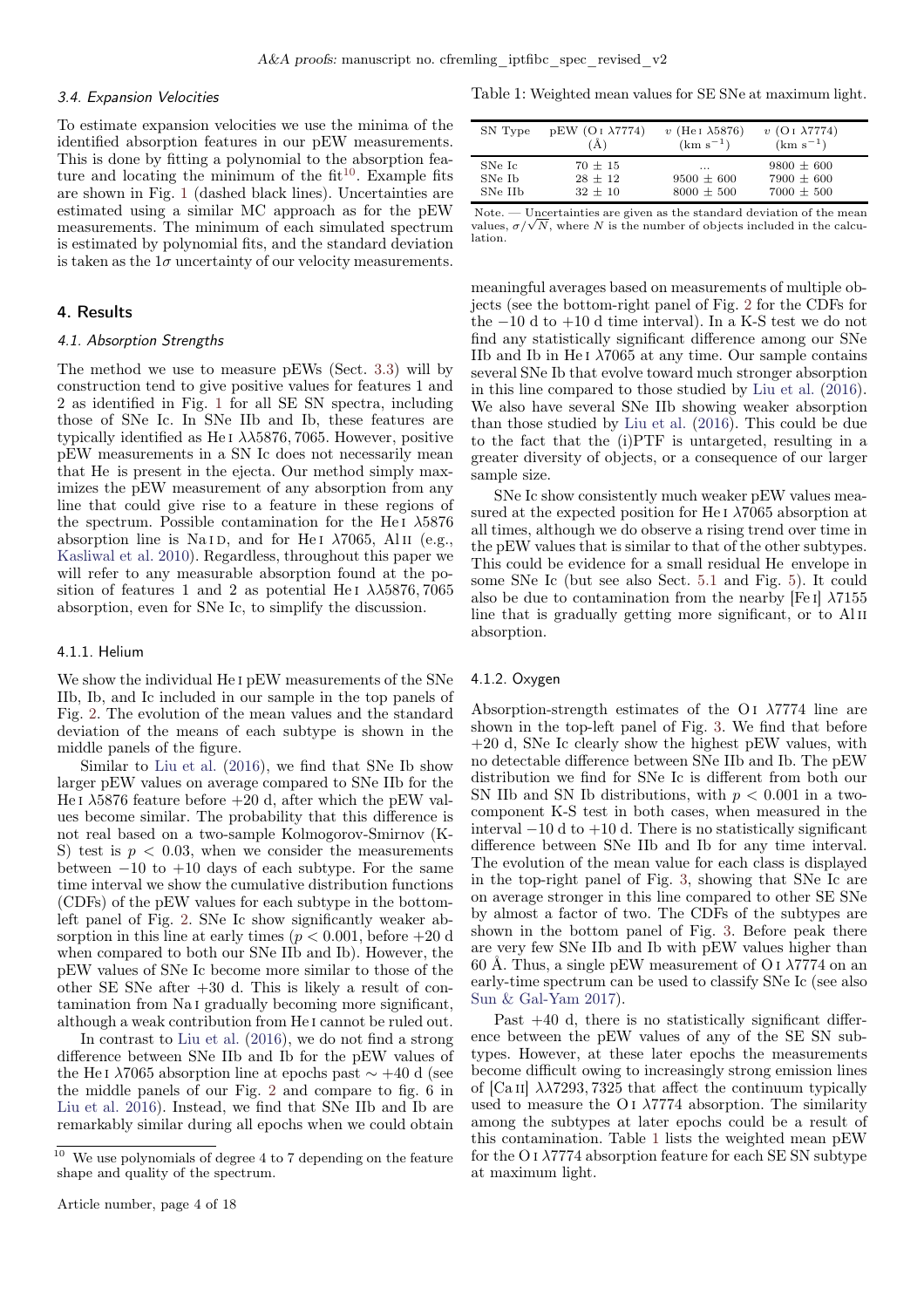## 4.2. Velocities

Typically, the Fe II  $\lambda$ 5169 line is used as a tracer for the expansion velocity of the SN photosphere in SE SNe [\(Dessart & Hillier 2005](#page-8-40)). The photospheric expansion velocity, measured in this way, can be used for LC modeling (e.g., [Arnett 1982](#page-8-41)), and sample studies of SE SN LCs have in general followed this methodology (e.g., [Drout et al.](#page-8-42) [2011;](#page-8-42) [Cano 2013](#page-8-43); [Taddia et al. 2015;](#page-8-31) [Lyman et al. 2016](#page-8-44); [Prentice et al. 2016\)](#page-8-18). However, [Dessart et al.](#page-8-45) [\(2015](#page-8-45)) have shown that the notion of a photosphere in SE SNe is ambiguous. Instead, [Dessart et al.](#page-8-46) [\(2016\)](#page-8-46) suggest that it is more appropriate to estimate the mean expansion rate via the absorption minimum of the He<sub>I</sub>  $\lambda$ 5876 line for SNe IIb and Ib, and the O I  $\lambda$ 7774 absorption minimum in SNe Ic. Expansion-velocity measurements based on these lines are presented below (average expansion velocities around maximum light can be found in Table [1\)](#page-3-2).

#### <span id="page-4-2"></span>4.2.1. Helium

Expansion-velocity measurements obtained from the minimum of the He<sub>I</sub>  $\lambda$ 5876 absorption line for the SNe IIb and Ib in our sample are shown in the top-left panel of Fig. [4.](#page-12-0) For SNe Ic, we find that very few objects show velocities that could be consistent with He i, and there is generally a very large scatter in our measurements (since He is likely not detected). Thus, we do not include results for SNe Ic in this figure or in Table [1.](#page-3-2)

SNe Ib tend to be faster, on average, compared to SNe IIb in this line (see the middle-left panel of Fig. [4\)](#page-12-0). Averages obtained from the absorption minimum of the He<sub>I</sub>  $\lambda$ 7065 line (overplotted as thick solid lines in the middle-left panel of Fig. [4\)](#page-12-0) give similar results as for the He<sub>I</sub>  $\lambda$ 5876 line. These findings are consistent with the result by [Liu et al.](#page-8-13) [\(2016\)](#page-8-13).

Around maximum light the average He I  $\lambda$ 5876 absorption velocity of our SNe Ib is  $\sim 9500 \pm 600$  km s<sup>-1</sup>. For SNe IIb we measure  $8000 \pm 500$  km s<sup>-1</sup>. In a two-component K-S test we find that the SN Ib velocity distribution differs from the SN IIb distribution with  $p < 0.004$  for the null hypothesis (calculated between −10 d and +10 d; see also the CDFs in the bottom-left panel of Fig. [4\)](#page-12-0).

### 4.2.2. Oxygen

Velocity estimates based on the absorption minimum of the O I  $\lambda$ 7774 line are shown in the top-right panel of Fig. [4.](#page-12-0) We find clear evidence for SNe Ic on average being faster compared to SNe IIb and Ib, with a few SNe Ic showing very high velocities at early times, followed by a rapid decline (> 18,000 km s<sup>-1</sup> before peak; e.g., PTF12gzk; [Ben-Ami et al. 2012](#page-8-47); [Horesh et al. 2013\)](#page-8-23). A similar result was found by [Liu et al.](#page-8-13) [\(2016\)](#page-8-13). However, their weighted averages at maximum light were based on only 7 SNe Ic and 4 SNe Ib. If we consider the time interval of −2 d to 2 d, we have velocity estimates of 14 SNe IIb, 8 SNe Ib, and 22 SNe Ic. In a two-component K-S test for the velocity distributions between  $-10$  d and  $+10$  d, we find that SNe Ic differ from both SNe IIb and Ib with  $p < 0.01$  for the null hypothesis. Even if we exclude the 5 fastest SNe Ic in our sample, we still find a significantly higher average velocity for the remaining SNe Ic (this can be seen clearly in the CDFs; bottom-right panel of Fig. [4\)](#page-12-0). In the middle-right panel of Fig. [4](#page-12-0) we also overplot the average He<sub>I</sub>  $\lambda$ 5876 absorption velocity for SNe Ib as a thick solid line. The velocities derived from this line in SNe Ib evolve in a very similar way as the O<sub>I</sub>  $\lambda$ 7774 absorption velocities in SNe Ic.

Compared to the SNe studied by [Liu et al.](#page-8-13) [\(2016](#page-8-13)), there is somewhat more diversity in our SN Ib sample; we have a few SNe Ib at rather high velocities (> 10,000 km s<sup>-1</sup> around peak brightness). We have also performed velocity measurements of  $O<sub>I</sub>$   $\lambda$ 7774 for our SNe IIb, and find that these tend to be slightly slower compared to our SNe Ib (with a few objects showing velocities  $\langle 5000 \text{ km s}^{-1} \rangle$ . However, the difference between the SN IIb and SN Ib distributions is not statistically significant in a K-S test  $(p < 0.19)$ , when measured between  $-10$  d and  $+10$  d.

## <span id="page-4-0"></span>5. Correlations

To further probe the spectral characteristics of the SE SN subtypes, we have searched our sample for correlations among the measured quantities (pEWs and velocities). However, both pEWs and velocities evolve with time. Thus, to minimize the impact of the time dependencies, we restrict ourselves to comparing average values for restricted time intervals. In our search we computed all correlations (Pearson's r-values and corresponding p-values) for all possible (1 d integer shifted) time bins of 10 d width starting from  $-20$  d to  $+50$  d. In all cases where we find statistically significant correlations, we find that at least 10 adjacent time bins give similar correlation coefficients and statistically significant  $p$ -values. In several cases, the interval  $+10 d$ to +20 d gives particularly clear correlations.

We have also investigated the possible impact of slightly different temporal evolutions among the SNe. Objects with slower evolving LCs could take more time to reach peak absorption strengths, for example, in their He lines. To simulate the effect of this, we have stretched the spectral sequence of SN 2011dh in time, following a Gaussian distribution that corresponds to the observed LC stretch values of the (i)PTF SE SN sample. We find that the potential impact from this effect is not enough to be the main cause of any of our correlations. We find no observational correlations between absorption strength or velocity and LC broadness, except for a few objects with very large stretch values (marked with yellow diamonds in Figs. [5](#page-13-0) and [6\)](#page-14-0). The statistical significances of the correlations shown in Fig. [5](#page-13-0) and Fig. [6](#page-14-0) are not affected by including or excluding these objects from the calculations.

#### <span id="page-4-1"></span>5.1. The Helium Shell

We find that there is a correlation between the pEWs of He I  $\lambda$ 7065 and He I  $\lambda$ 5876 (top-left panel of Fig. [5;](#page-13-0) measured by computing the average  $pEW$  between  $+10$  d and +20 d for each SN). There is a large scatter, but the trend appears to be the same for both SNe IIb and Ib, and we get  $r = 0.66$  and  $p < 0.001$ , when combining the values of SNe IIb and Ib. There is no statistically significant correlation for SNe Ic  $(r = 0.48, p < 0.12)$ . This supports an interpretation where both of these lines are dominated by He in SNe IIb and Ib but not in SNe Ic. The latter is also indicated by the difficulty in obtaining a velocity estimate for He<sub>I</sub>  $\lambda$ 5876 for SNe Ic (Sect. [4.2.1\)](#page-4-2). For Type Ic SNe there is a large spread in the pEWs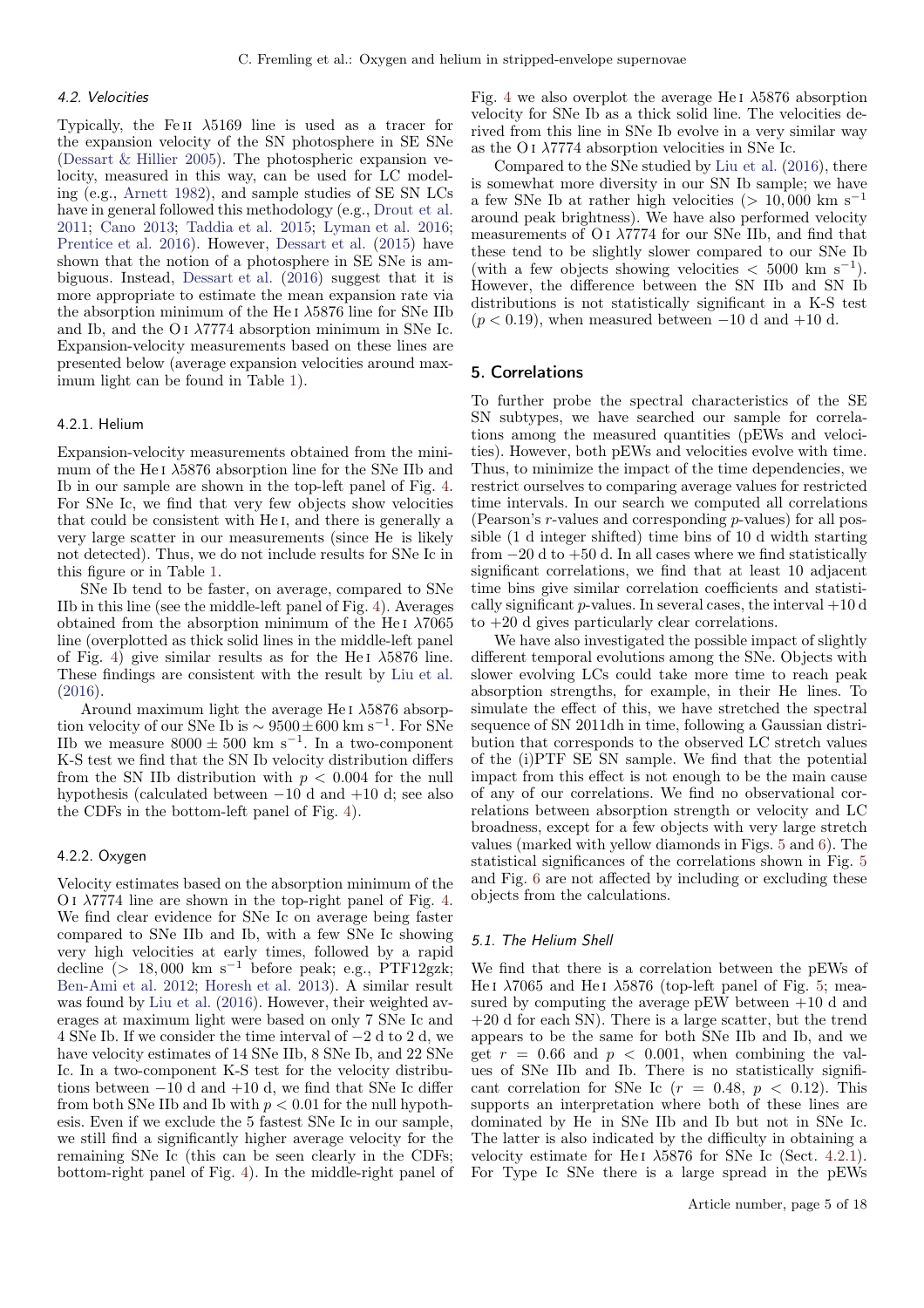of He<sub>I</sub>  $\lambda$ 5876, but not in He<sub>I</sub>  $\lambda$ 7065. This could indicate that Na i contamination is quite significant and might be causing most of the scatter (see, e.g., [Dessart et al.](#page-8-45) [2015\)](#page-8-45). A linear fit that excludes SNe Ic gives the relation  $pEW_{\lambda5876} = 30(\pm 17) + 1.3(\pm 0.3) \times pEW_{\lambda7065}$  [Å], consistent with a 1:1 relation. Furthermore, we find that the trend is similar when calculated for any time interval of similar duration between  $-10$  d and  $+50$  d.

In the top-left panel of Fig. [6](#page-14-0) we show the average velocity vs. the average pEW of the He<sub>I</sub>  $\lambda$ 7065 absorption line measured between +10 d and +20 d. For SNe IIb and Ib there is a decreasing trend, with higher velocities giving weaker absorptions  $(r = -0.63, p < 0.001)$ . This is what would be expected for He shells of lower mass being accelerated to higher velocities, assuming similar kinetic energies in the SN explosions. We find a similar trend for the He I  $\lambda$ 5876 line during the same time interval (not shown). The trend in He<sub>I</sub>  $\lambda$ 7065 is statistically significant when the averages are calculated for all intervals starting from −10 d and ending at  $+40$  d. Prior to  $-10$  d, the signatures from He I  $\lambda$ 7065 are generally very weak (see Fig. [2\)](#page-10-0).

### 5.2. The Oxygen Shell

To probe the oxygen-absorbing region of the ejecta, we compare the average pEW calculated between  $+25$  d and  $+45$  d for O I  $\lambda$ 7774 vs. He I  $\lambda$ 7065 (right panel of Fig. [5\)](#page-13-0). For both SNe IIb and Ib there is an increasing trend with objects showing stronger O I  $\lambda$ 7774 features also having stronger He I  $\lambda$ 7065 ( $r = 0.73$ ,  $p < 0.001$  when SNe IIb and Ib are combined). A linear fit, excluding SNe Ic, gives a relation consistent with pEW<sub> $\lambda$ 7065</sub> = 1.0 × pEW<sub> $\lambda$ 7774</sub>. For the SNe Ic in Fig. [5,](#page-13-0) we find no statistically significant correlation between the pEWs. The pEW of He I  $\lambda$ 7065 is always low, but it can be associated with a wide range of pEWs of O I  $\lambda$ 7774. For time intervals earlier than  $+20$  d, the trend for SNe IIb and Ib disappears, and around peak brightness the pEWs appear to be randomly scattered.

In the top-right panel of Fig. [6](#page-14-0) we show the average velocity against the average pEW of the O i  $\lambda$ 7774 absorption line measured between +10 d and +20 d. SNe IIb and Ib are scattered with no apparent correlations at lower absorptions and velocities compared to the SNe Ic in our sample (although there are a few outliers among all three subtypes). For SNe Ic there is a decreasing trend, with higher velocities corresponding to weaker absorptions ( $r = -0.50$ ,  $p < 0.024$ ). Similarly as what we found for the He shell, this could indicate that we are observing O shells of lower mass being accelerated to higher velocities. The lack of such a trend for SNe Ib and IIb would be expected, since the O absorbing region is located rather deep inside the ejecta behind significant amounts of He during this phase.

In the bottom panel of Fig. [6](#page-14-0) we show the average velocity of the O<sub>I</sub>  $\lambda$ 7774 absorption line vs. the average pEW of the He i  $\lambda$ 7065 absorption line, measured between −10 d and  $+10$  d for SNe IIb, Ib, and Ib/c; for SNe Ic, the average pEW/2.2 of O i  $\lambda$ 7774 vs. O i  $\lambda$ 7774 velocity is shown. SNe IIb and Ib that exhibit fast  $O$  (> 8000 km s<sup>-1</sup>) also show weak He absorption ( $r = -0.65$ ,  $p < 0.001$ ). To show weak He absorption, we must have faster He (the top-left panel of Fig. [6\)](#page-14-0). These findings, taken together, suggest that to see strong and fast O (i.e., the SNe Ic in our sample), the He envelope must have been physically removed. The trend seen for SNe IIb and Ib is consistent with the trend in pEW vs. velocity of  $O<sub>I</sub>$   $\lambda$ 7774 in SNe Ic, if the pEW is scaled down by a factor of 2.2. This suggests that the stripping does not necessarily stop as the He envelope is lost; some SNe Ic could be experiencing significant stripping of material from their C-O cores. Higher kinetic energy could also explain the higher velocities in SNe Ic, but it is difficult to explain why this would simultaneously lead to lower pEWs (see Sect. [6](#page-5-0) for further discussion).

## <span id="page-5-0"></span>6. Discussion and Future Outlook

The pEWs and velocities we have measured are generally consistent with those previously reported by [Matheson et al.](#page-8-12) [\(2001\)](#page-8-12), [Liu et al.](#page-8-13) [\(2016\)](#page-8-13), and [Prentice & Mazzali](#page-8-48)  $(2017)^{11}$  $(2017)^{11}$  $(2017)^{11}$  $(2017)^{11}$ . SNe Ic are faster and show stronger O pEWs in early-time spectra compared to the other SE SN subtypes, He pEW is anticorrelated with He and O velocities for SNe IIb and Ib, and O pEW appears anticorrelated with O velocity for SNe Ic. LC sample studies show no robust evidence for larger average ejecta masses or explosion energies in SNe Ic, compared to SNe IIb and Ib, that could result in faster and stronger oxygen signatures. Therefore, we agree with [Matheson et al.](#page-8-12) [\(2001](#page-8-12)) and [Liu et al.](#page-8-13) [\(2016\)](#page-8-13); in order to have fast and strong O absorption at early times in most SNe Ic, the simplest explanation would be that we are immediately seeing into their C-O cores; their H and He envelopes have been physically removed prior to the explosions due to stellar winds or binary mass transfer.

However, models by [Dessart et al.](#page-8-9) [\(2012\)](#page-8-9) suggest that differences in  ${}^{56}\rm{Ni}$  mixing could give rise to both SNe Ic and Ib, from similar progenitors with significant He envelopes  $({\sim 1.5 M_{\odot}})$ . In these models SNe Ic have low mixing, so that the radioactive <sup>56</sup>Ni is never close enough to nonthermally excite the He in the envelope. Conversely, SNe Ib must have highly mixed <sup>56</sup>Ni, in order to display observable He lines. A consequence of the lower mixing in these models is narrower and weaker absorption lines, along with lower velocities measured from absorption minima (especially for the O I  $\lambda$ 7774 absorption; see fig. 13 in [Dessart et al. 2012\)](#page-8-9). Thus, the results by [Dessart et al.](#page-8-9) [\(2012\)](#page-8-9) can be interpreted such that, if different  $56$ Ni mixing is the main difference between the SE SN subtypes, SNe Ic should on average show both slower and weaker O I  $\lambda$ 7774 absorption.

Our results are not consistent with such low mixing models; for the SNe Ic in our sample we find on average both stronger O I  $\lambda$ 7774 absorption (Fig. [3\)](#page-11-0) and faster velocities (Fig. [4\)](#page-12-0) at early times. [Liu et al.](#page-8-13) [\(2016](#page-8-13)) used a comparable result to argue against low-mixing models for SNe Ic, with the supporting evidence that LC studies show that SNe Ib and Ic seem to have progenitors of similar  ${\rm mass}^{12}.$  ${\rm mass}^{12}.$  ${\rm mass}^{12}.$  However, if SNe Ic came from higher energy explosions and significantly more massive progenitors compared to SNe Ib, the result could be higher kinetic energies in the C-O layer, consistent with stronger and faster O signatures. Furthermore, if the <sup>56</sup>Ni is not significantly mixed into the outer He envelopes, there will be no He signatures, and models for the

<span id="page-5-1"></span> $11$  This study was based largely on the same sample as [Liu et al.](#page-8-13) [\(2016](#page-8-13)), and the results are consistent between the two papers for the He line strengths and velocities. The O lines were not analyzed by [Prentice & Mazzali](#page-8-48) [\(2017\)](#page-8-48).

<span id="page-5-2"></span><sup>12</sup> With progenitors of similar mass, the stronger O signatures in SNe Ic would be explained by a lack of a He envelope.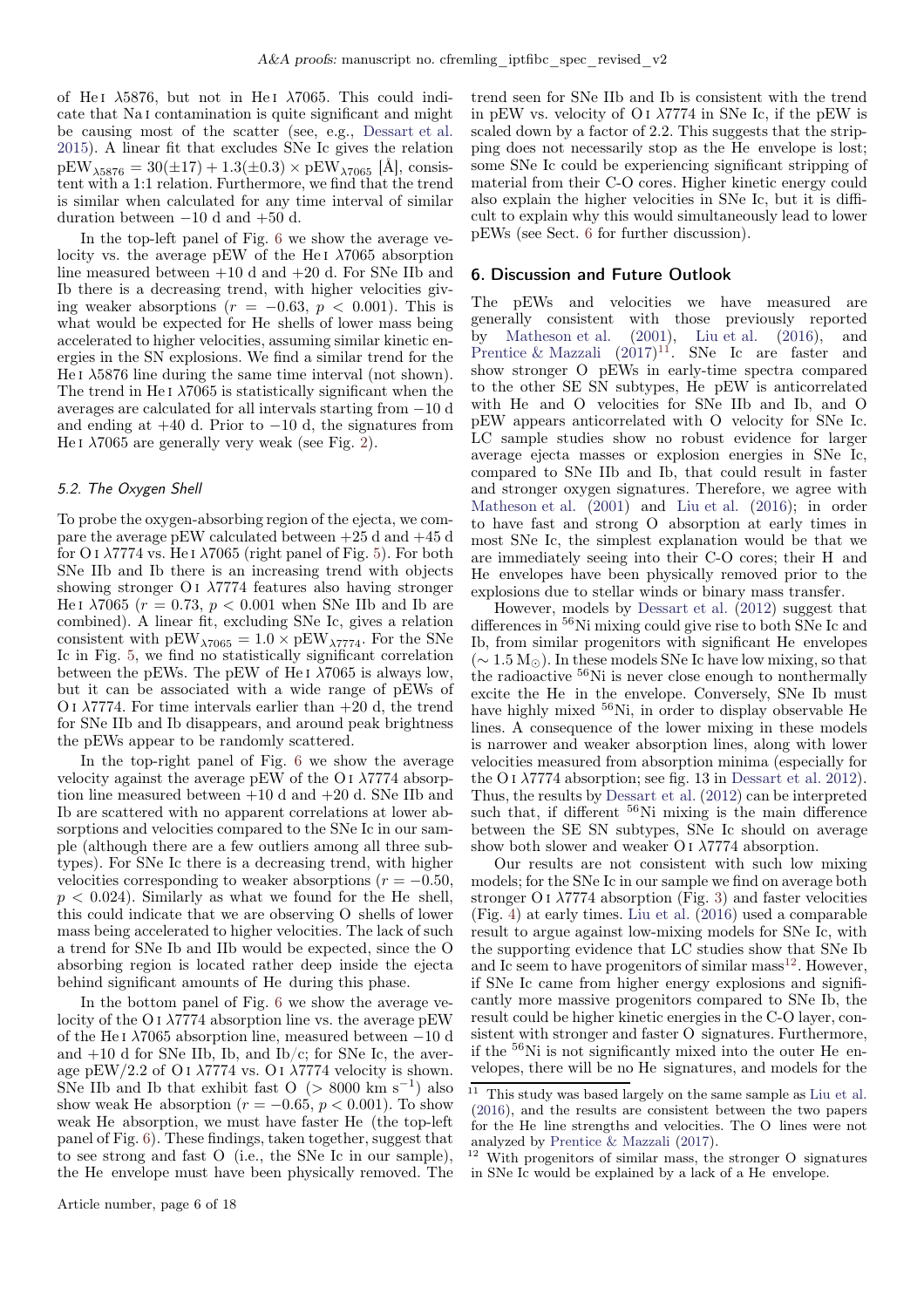bolometric LC will underestimate the total ejecta masses (and the derived progenitor masses for SNe Ic), since the outer parts of the envelope devoid of <sup>56</sup>Ni would not contribute to the LC (Piro  $\&$  Morozova 2014). [Anderson et al.](#page-8-49) [\(2012\)](#page-8-49) suggested that SNe Ic prefer younger stellar populations, which could be consistent with larger progenitor masses ( $> 30$  M<sub>☉</sub>). LC studies also suggest that the most massive SE SNe could have higher explosion energies (e.g., [Lyman et al. 2016](#page-8-44)). Thus, low-mixing models for SNe Ic cannot easily be ruled out based on just a comparison of average O strengths and velocities among the subtypes.

To address this issue we looked for correlations among the quantities we have measured (Sect. [5\)](#page-4-0). In particular, we found that there is an anticorrelation between He pEW and O velocity for SNe Ib and IIb, as well as between O pEW and velocity in SNe Ic (bottom panel, Fig. [6\)](#page-14-0). To explain this behavior with models with gradually increasing kinetic energy (progenitor mass), and <sup>56</sup>Ni mixed in such a way that the He gradually disappears, would require a significant amount of fine-tuning. The nickel mixing would have to decrease drastically as the kinetic energy increases, which seems counterintuitive since higher velocity ejecta imply higher velocity <sup>56</sup>Ni. The alternative to this complicated scenario would be that the He envelope is gradually stripped off — a much more elegant solution. Thus, we conclude that He most likely is not hidden in SNe Ic due to low mixing<sup>[13](#page-6-0)</sup>. Furthermore, early LC studies of SE SNe indicate that the <sup>56</sup>Ni mixing appears to be high among all SE SN subtypes [\(Taddia et al. 2015\)](#page-8-31), and possibly the highest for SNe Ic. Thus, models for normal SNe Ic should have high mixing, similar to the level of mixing needed for good spectral matches to SNe Ib.

If He cannot be hidden in typical SE SNe due to mixing, the anticorrelation between He pEW and O /He velocities in Fig. [6](#page-14-0) suggests that envelopes with a wide range of He masses or abundances can be present at the time of explosion, since there appears to be a continuum from SNe Ib to Ic in this phase space (top-left panel, Fig. [6\)](#page-14-0). This could be due to progenitors from a range of initial masses undergoing a similar amount of stripping, or a continuum in the amount of stripping experienced by the progenitor stars, or a combination thereof $14$ . Furthermore, if higher mixing or kinetic energies were the cause of the increasing O i  $\lambda$ 7774 velocities from SNe Ib to Ic, there is no clear explanation why the He lines would disappear as the mixing or kinetic energy increases. For very high velocities  $(\gtrsim 20,000 \text{ km s}^{-1}),$ spectra do become gradually more featureless (like SNe Ic-BL), and it would be difficult to measure pEWs following our prescription (Sect. [3.3\)](#page-2-6); but we are here dealing with much lower velocities ( $\lesssim 10,000$  km s<sup>-1</sup>). From the models by [Dessart et al.](#page-8-46) [\(2016\)](#page-8-46), it is also clear that varying the kinetic energy, within typical ranges for SE SNe, will not change the observed SN type from a SN Ib to a SN Ic.

In particular, we find that the relation for the pEW of He I  $\lambda$ 7065 and the O I  $\lambda$ 7774 velocity in SNe IIb and Ib can be fit by  $pEW \propto v^{-2}$  (Fig. [6\)](#page-14-0). This suggests that there could

be a simple relation between absorption strength and the mass of the He envelope in SE SNe, since  $M_{\rm ej} \propto E_{\rm k}/v_{\rm ph}^2$ [\(Arnett 1982\)](#page-8-41). If we assume that  $E_k$  remains unchanged as the velocity increases, and scale this relation so that the O<sub>I</sub>  $\lambda$ 7774 velocity predicted for a total ejecta mass of 2.1  $M_{\odot}$  is 4900 km s<sup>-1</sup> to match the observed velocities and masses of SN 2011dh (PTF11eon) and PTF12os [\(Fremling et al. 2016\)](#page-8-17), we find that to turn these SNe IIb into SNe Ic<sup>[15](#page-6-2)</sup>, roughly 1.0–1.6 M<sub>o</sub> of He would have to be removed (see the dashed vertical lines in the bottom panel of Fig. [6\)](#page-14-0). This is consistent with the He envelope mass used in spectral models of SN 2011dh (e.g., [Jerkstrand et al. 2015](#page-8-51)). Modeling work also clearly shows that a range of He envelope masses produces He signatures of various strengths (see, e.g., figure 11 in [Hachinger et al.](#page-8-50) [2012\)](#page-8-50). However, the exact relationship between He absorption pEW and He envelope mass has not been investigated. We strongly encourage future modeling efforts in this direction. Since the anticorrelation between He pEW and O velocity for SNe IIb and Ib is consistent with the behavior of O pEW and velocity in SNe Ic, our data also support the idea that some SE SNe can experience significant stripping all the way into their  $C-O$  cores<sup>[16](#page-6-3)</sup>.

[Dessart et al.](#page-8-46) [\(2016\)](#page-8-46) have suggested that the best way to constrain the explosion parameters (e.g., total kinetic energy and ejecta mass) for SE SNe is to use the expansion rate of the ejecta  $(V_{\rm m} = \sqrt{2E_{\rm k}/M_{\rm ej}})$  derived from the He I  $\lambda$ 5876 absorption line for SNe IIb and Ib and from the O I  $\lambda$ 7774 line for SNe Ic, instead of  $v_{\rm ph}$  in the [Arnett](#page-8-41) [\(1982](#page-8-41)) model. If we assume that the average kinetic energy among the SN Ib and Ic subtypes is the same, we can use the observed He i and O i velocities for SNe Ib and Ic at maximum light (see Table. [1](#page-3-2) and the middle-right panel of Fig. [4\)](#page-12-0) to roughly estimate what mass difference these velocities would imply for these subclasses, which could be interpreted as the average mass of the He envelope that is lost in a SN Ic. Using the relation between the ejecta mass  $(M_{\rm ei})$  and the kinetic energy  $(E_{\rm k})$  for a constant density sphere expanding homologously (e.g., [Lyman et al. 2016\)](#page-8-44),

$$
\frac{5}{3} \frac{2E_{\rm k}}{M_{\rm ej}} = v_{\rm ph}^2,
$$
\n(2)

we find with<sup>[17](#page-6-4)</sup>  $V_{\text{m--Ib}} = (9500-2640)/0.765 \approx 9000 \text{ km s}^{-1}$ ,  $V_{\text{m}-\text{Ic}} = (9800 - 2990)/0.443 \approx 15,000 \text{ km s}^{-1}, E_{\text{k}} =$  $1 \times 10^{51}$  erg, and  $M_{\text{ej}-\text{Ib}} = 2.1 \text{ M}_{\odot}$ , that the  $V_{\text{m}}$  difference can be reproduced by removing 1.4  $M_{\odot}$  of material from the envelope for an average SN Ib (note the similarity to the result based on the O velocity for SN 2011dh above). However, these calculations hold only if  $E_k$  really is the same (on average) between the subtypes. This is not necessarily the case; binary models of SE SNe typically require slightly higher initial masses to produce SNe Ic compared to SNe Ib [\(Yoon 2015\)](#page-8-7). Thus, SNe Ic could have slightly larger C-O cores, and higher kinetic energies, so that the final ejecta masses derived from bolometric LC fitting end

<span id="page-6-0"></span> $\frac{13}{13}$  See also [Hachinger et al.](#page-8-50) [\(2012](#page-8-50)), who have shown that more than  $\sim 0.1 \text{ M}_{\odot}$  of He cannot be hidden in highly mixed SE SN models.

<span id="page-6-1"></span><sup>14</sup> Since the transition in He pEW from SNe Ib to SNe Ic is continuous, there is a range where making the distinction between these subtypes can be ambiguous and dependent on the quality of the spectra (see [Liu et al. 2016](#page-8-13); [Shivvers et al. 2017](#page-8-35), for further discussion).

<span id="page-6-2"></span> $^{15}\,$  In terms of reaching typical SN Ic O i  $\lambda7774$  velocities between +10 d and +20 d, which are 6000 to 10,000 km s<sup>-1</sup>, for 66.7% of the SN Ic population.

<span id="page-6-3"></span><sup>16</sup> See, e.g., SN 2005ek, possibly the result of mass transfer from a He star to a compact companion in a very close binary [\(Drout et al. 2013;](#page-8-52) [Tauris et al. 2013\)](#page-8-53).

<span id="page-6-4"></span> $V<sub>m</sub>$  relations from [Dessart et al.](#page-8-46) [\(2016](#page-8-46)).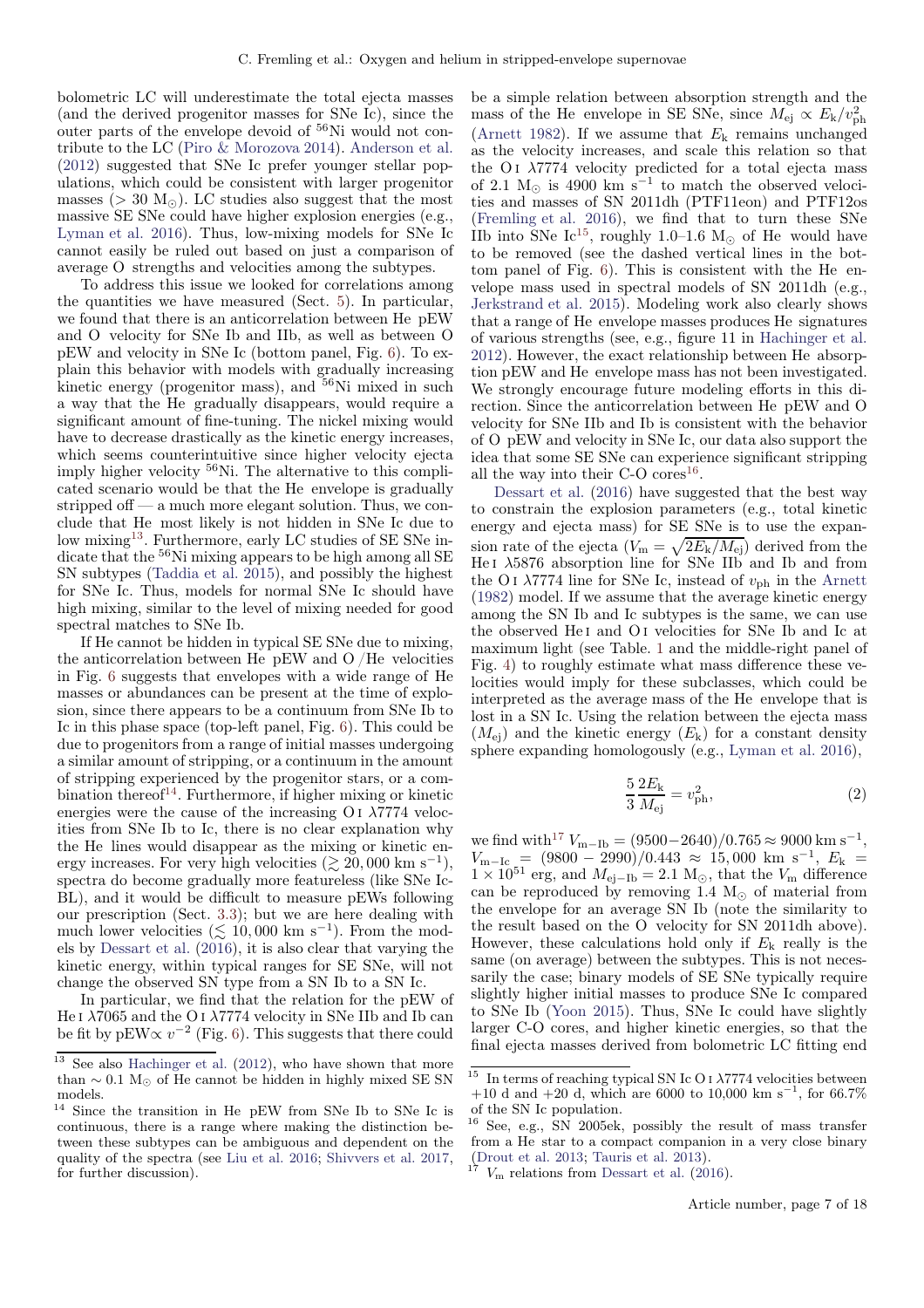up very close to those of SNe Ib. This could affect our estimate of the average He mass that is lost in a SN Ic, but the anticorrelations we have found between pEW and velocity for both He and O cannot easily be explained without removing mass from the envelopes. Spectral modeling efforts in combination with hydrodynamical modeling are needed in order to make more quantitative statements.

[Piro & Morozova](#page-8-10) [\(2014](#page-8-10)) suggested that SN 2011dh and iPTF13bvn could have a significant amount of transparent He , based on their low He absorption velocities (which would result in underestimated ejecta masses derived from their LCs). We do find low velocities in these SNe. However, at the same time, they show some of the strongest He I  $\lambda\lambda$ 5876, 7065 absorption features in our sample (see, e.g., the bottom panel of Fig. [6\)](#page-14-0). This would not be expected if only a small inner part of the He envelope is producing the observed He lines. In the top-left panel of Fig. [6](#page-14-0) there are only two SNe IIb at velocities lower than  $\sim$  7000 km s<sup>-1</sup> that also show low pEWs. Thus, while this effect could be present in a few objects, it does not appear to be dominating. We also found that SNe Ib and IIb show a trend with high He pEW values correlated to low velocities (see Fig. [6\)](#page-14-0). This is also inconsistent with partly transparent He envelopes being typical for these subtypes; we would expect to have more objects at both low pEW and low velocity (only a small part of the He envelope is emitting, and it should be slow since the emitting region would be located behind an outer transparent envelope of significant mass).

There are two SNe IIb (PTF10qrl and iPTF15cna) in our sample that show weak He<sub>I</sub>  $\lambda$ 7065 absorption, along with very low O i  $\lambda$ 7774 velocities (bottom panel of Fig. [6\)](#page-14-0). At the same time, their LCs are very broad (stretched by a factor of ∼ 2, compared to SN 2011dh; Karamehmetoglu et al., in prep.). This indicates that they likely come from massive progenitor stars ( $\gtrsim 30$  M<sub>☉</sub>). For such progenitors, even models with high mixing can have difficulties in producing He signatures, since the He envelope is far from the center of the explosion outside a large C-O core [\(Dessart et al.](#page-8-45) [2015;](#page-8-45) [Dessart et al. 2016\)](#page-8-46). In these models there is some transparent helium, leading to weak or no He signatures, along with low expansion velocities of  $O<sub>I</sub>$   $\lambda$ 7774 (since the O is slowed down by a significant He envelope), consistent with our observations of these two SNe. These objects can also be used as an argument against the suggestion by [Frey et al.](#page-8-8) [\(2013](#page-8-8)) that very massive stars ( $\gtrsim 23$  M<sub>☉</sub>) would all become SNe Ic with enhanced O abundances in their outer envelopes owing to strong stellar mixing. The topright panel of Fig. [6](#page-14-0) shows that the majority of SE SNe with broad LCs do not exhibit significantly enhanced O absorption.

Going forward, we are in the process of modeling the bolometric LCs of all SE SNe found by (i)PTF, using expansion velocities derived from the He I  $\lambda$ 5876 line for SNe IIb and Ib and from the O I  $\lambda$ 7774 line for SNe Ic. A datarelease paper for the full (i)PTF SE SN spectral sample is also in progress, which will supplement the analysis presented here (Fremling et al., in prep.).

## 7. Conclusions

The main conclusions of this work are as follows.

- SNe Ic show higher O i pEWs and O i velocities compared to SNe IIb and Ib (higher by  $\sim$  50 Å and  $\sim$  2000 km s<sup>-1</sup>, at maximum light). This is inconsistent with what would be expected if low mixing was responsible for hiding He signatures in SNe Ic. SNe Ic likely lack He shells; removing the He shell will give higher velocities in the O shell for the same kinetic energy in the explosion.
- The He<sub>I</sub>  $\lambda\lambda$ 5876, 7065 velocities at maximum light are higher in SNe Ib compared to SNe IIb. ( $\sim 1000$  km s<sup>-1</sup> higher). The lack of an outer H shell in SNe Ib allow higher velocities to be reached in the He shell as the SN shock wave passes through the ejecta.
- The pEWs of the He I  $\lambda\lambda$ 5876, 7065 absorption lines are similar past maximum light in most SNe Ib and SNe IIb. The He shells appear to be very similar among SNe IIb and Ib.
- There is an anticorrelation between He<sub>I</sub>  $\lambda$ 7065 pEW and  $O<sub>I</sub>$   $\lambda$ 7774 velocity among SNe IIb and Ib. This can be interpreted as a difference in the amount of He at the time of explosion. The observed difference in the expansion rate of the ejecta around maximum light for SNe Ic and Ib imply an average He mass difference of 1.4  $M_{\odot}$ , if all other explosion parameters are assumed to be unchanged between SNe Ic and Ib. The difference could either be on account of different starting progenitor masses that undergo a similar amount of stripping, or a continuum in the extent of stripping of the He envelope from progenitors of similar initial mass, or a combination thereof.
- Only two objects in the entire sample (PTF10qrl and iPTF15cna) show both low pEWs of He and slow velocities of either He or O . Both of these objects have very broad LCs, atypical for SE SNe. Therefore, we find that our sample does not show compelling evidence for hidden He in normal SE SNe.

## Acknowledgements

We gratefully acknowledge support from the Knut and Alice Wallenberg Foundation. The Oskar Klein Centre is funded by the Swedish Research Council. We acknowledge the contributions from the full PTF and iPTF collaborations that made it possible to discover and monitor the SE SNe analyzed in this work. This work was supported by the GROWTH project funded by the National Science Foundation (NSF) under grant AST-1545949. D.A.H. and G.H. are supported by NSF grant AST-1313484. A.V.F. is grateful for financial assistance from NSF grant AST-1211916, the TABASGO Foundation, the Christopher R. Redlich Fund, and the Miller Institute for Basic Research in Science (UC Berkeley). His work was conducted in part at the Aspen Center for Physics, which is supported by NSF grant PHY-1607611; he thanks the Center for its hospitality during the neutron stars workshop in June and July 2017.

Research at Lick Observatory is partially supported by a generous gift from Google. Some of the data presented herein were obtained at the W. M. Keck Observatory, which is operated as a scientific partnership among the California Institute of Technology, the University of California, and NASA; the observatory was made possible by the generous financial support of the W. M. Keck Foundation. This work is based in part on observations from the LCO network. The William Herschel Telescope is operated on the island of La Palma by the Isaac Newton Group of Telescopes in the Spanish Observatorio del Roque de los Muchachos of the Instituto de Astrofísica de Canarias, which is also the site of the Nordic Optical Telescope (NOT) and the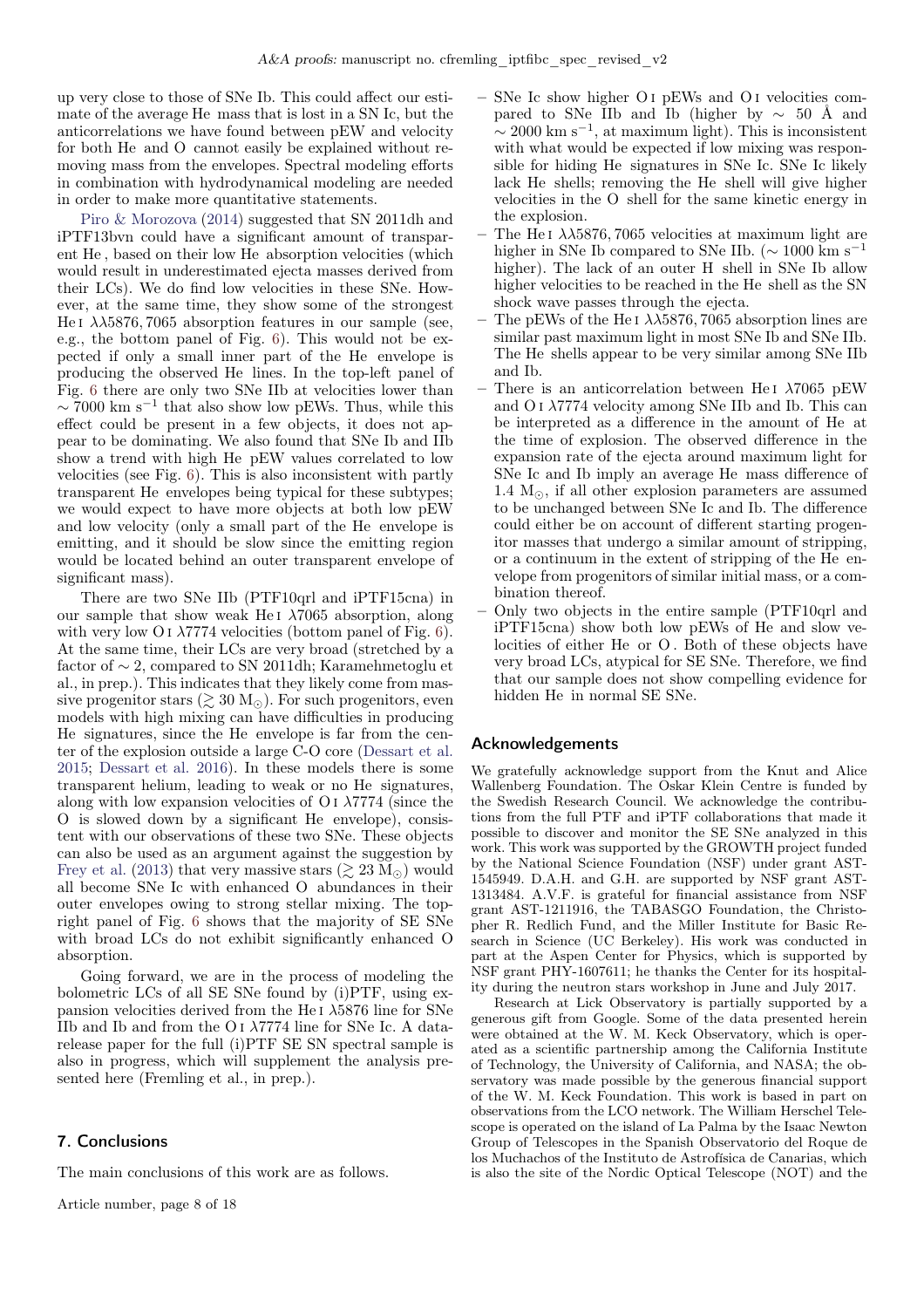Gran Telescopio Canarias (GTC). This work is partly based on observations made with DOLoRes@TNG. Our results made use of the Discovery Channel Telescope (DCT) at Lowell Observatory. Lowell is a private, nonprofit institution dedicated to astrophysical research and public appreciation of astronomy, and it operates the DCT in partnership with Boston University, the University of Maryland, the University of Toledo, Northern Arizona University, and Yale University. The upgrade of the DeVeny optical spectrograph has been funded by a generous grant from John and Ginger Giovale. Initial classification of some SNe was done with the SuperNova Integral Field Spectrograph (SNIFS) on the University of Hawaii 2.2-m telescope as part of the Nearby Supernova Factory II project. We acknowledge the large number of observers and reducers that helped aquire this spectroscopic database over the years, including R. Ellis and M. Sullivan for contributing spectral data obtained under their respective observing programmes. A.V.F. thanks the following members of his group for assistance with the observations and reductions: J. Choi, R. J. Foley, O. D. Fox, M. Kandrashoff, P. J. Kelly, I. Kleiser, J. Kong, A. Miller, A. Morton, D. Poznanski, and I. Shivvers. We thank the staffs at the observatories where data were obtained.

## **References**

- <span id="page-8-49"></span>Anderson, J. P., Habergham, S. M., James, P. A., & Hamuy, M. 2012, MNRAS, 424, 1372
- <span id="page-8-63"></span>Appenzeller, I., Fricke, K., Fürtig, W., et al. 1998, The Messenger, 94, 1
- <span id="page-8-24"></span>Arcavi, I., Gal-Yam, A., Yaron, O., et al. 2011, ApJ, 742, L18
- <span id="page-8-41"></span>Arnett, W. D. 1982, ApJ, 253, 785
- <span id="page-8-47"></span>Ben-Ami, S., Gal-Yam, A., Filippenko, A. V., et al. 2012, ApJ, 760, L33
- <span id="page-8-25"></span>Ben-Ami, S., Gal-Yam, A., Mazzali, P. A., et al. 2014, ApJ, 785, 37
- <span id="page-8-58"></span>Benn, C., Dee, K., & Agócs, T. 2008, in Proc. SPIE, Vol. 7014, Ground-based and Airborne Instrumentation for Astronomy II, 70146X
- <span id="page-8-32"></span>Blondin, S. & Tonry, J. L. 2007, ApJ, 666, 1024
- <span id="page-8-43"></span>Cano, Z. 2013, MNRAS, 434, 1098
- <span id="page-8-15"></span>Cao, Y., Nugent, P. E., & Kasliwal, M. M. 2016, PASP, 128, 114502
- <span id="page-8-6"></span>Claeys, J. S. W., de Mink, S. E., Pols, O. R., Eldridge, J. J., & Baes, M. 2011, A&A, 528, A131
- <span id="page-8-2"></span>Conti, P. 1976, MSRSL, 9, 193
- <span id="page-8-40"></span>Dessart, L. & Hillier, D. J. 2005, A&A, 439, 671
- <span id="page-8-9"></span>Dessart, L., Hillier, D. J., Li, C., & Woosley, S. 2012, MNRAS, 424, 2139
- <span id="page-8-45"></span>Dessart, L., Hillier, D. J., Woosley, S., et al. 2015, MNRAS, 453, 2189
- <span id="page-8-46"></span>Dessart, L., Hillier, D. J., Woosley, S., et al. 2016, MNRAS, 458, 1618
- <span id="page-8-60"></span>Dressler, A., Bigelow, B., Hare, T., et al. 2011, PASP, 123, 288
- <span id="page-8-42"></span>Drout, M. R., Soderberg, A. M., Gal-Yam, A., et al. 2011, ApJ, 741, 97
- <span id="page-8-52"></span>Drout, M. R., Soderberg, A. M., Mazzali, P. A., et al. 2013, ApJ, 774, 58
- <span id="page-8-37"></span>Ergon, M., Jerkstrand, A., Sollerman, J., et al. 2015, A&A, 580, A142
- <span id="page-8-30"></span>Ergon, M., Sollerman, J., Fraser, M., et al. 2014, A&A, 562, A17
- <span id="page-8-55"></span>Faber, S. M., Phillips, A. C., Kibrick, R. I., et al. 2003, in Proc. SPIE, Vol. 4841, Instrument Design and Performance for Optical/Infrared Ground-based Telescopes, ed. M. Iye & A. F. M. Moorwood, 1657– 1669
- <span id="page-8-0"></span>Filippenko, A. V. 1997, ARA&A, 35, 309
- <span id="page-8-11"></span>Folatelli, G., Bersten, M. C., Kuncarayakti, H., et al. 2014, ApJ, 792, 7
- <span id="page-8-17"></span>Fremling, C., Sollerman, J., Taddia, F., Ergon, M., & Fraser, M. 2016, A&A, 593, A68
- <span id="page-8-20"></span>Fremling, C., Sollerman, J., Taddia, F., et al. 2014, A&A, 565, A114
- <span id="page-8-8"></span>Frey, L. H., Fryer, C. L., & Young, P. A. 2013, ApJ, 773, L7
- <span id="page-8-1"></span>Gal-Yam, A. 2016, ArXiv e-prints, 1611.09353
- <span id="page-8-22"></span>Gal-Yam, A., Arcavi, I., Ofek, E. O., et al. 2014, Nature, 509, 471
- <span id="page-8-29"></span>Guillochon, J., Parrent, J., Kelley, L. Z., & Margutti, R. 2017, ApJ, 835, 64
- <span id="page-8-50"></span>Hachinger, S., Mazzali, P. A., Taubenberger, S., et al. 2012, MNRAS, 422, 70
- <span id="page-8-59"></span>Hill, G. J., Nicklas, H. E., MacQueen, P. J., et al. 1998, in Proc. SPIE, Vol. 3355, Optical Astronomical Instrumentation, ed. S. D'Odorico, 375–386
- <span id="page-8-57"></span>Hook, I. M., Jørgensen, I., Allington-Smith, J. R., et al. 2004, PASP, 116, 425
- <span id="page-8-23"></span>Horesh, A., Kulkarni, S. R., Corsi, A., et al. 2013, ApJ, 778, 63
- <span id="page-8-4"></span>Iben, Jr., I. & Tutukov, A. V. 1985, ApJS, 58, 661
- <span id="page-8-51"></span>Jerkstrand, A., Ergon, M., Smartt, S. J., et al. 2015, A&A, 573, A12
- <span id="page-8-38"></span>Kasliwal, M. M., Kulkarni, S. R., Gal-Yam, A., et al. 2010, ApJ, 723, L98
- <span id="page-8-62"></span>Lantz, B., Aldering, G., Antilogus, P., et al. 2004, in Proc. SPIE, Vol. 5249, Optical Design and Engineering, ed. L. Mazuray, P. J. Rogers, & R. Wartmann, 146–155
- <span id="page-8-14"></span>Law, N. M., Kulkarni, S. R., Dekany, R. G., et al. 2009, PASP, 121, 1395
- <span id="page-8-34"></span>Liu, Y. & Modjaz, M. 2014, ArXiv e-prints, 1405.1437
- <span id="page-8-13"></span>Liu, Y.-Q., Modjaz, M., Bianco, F. B., & Graur, O. 2016, ApJ, 827,  $90^{\circ}$
- <span id="page-8-44"></span>Lyman, J. D., Bersier, D., James, P. A., et al. 2016, MNRAS, 457, 328
- <span id="page-8-16"></span>Masci, F. J., Laher, R. R., Rebbapragada, U. D., et al. 2017, PASP, 129, 014002
- <span id="page-8-12"></span>Matheson, T., Filippenko, A. V., Li, W., Leonard, D. C., & Shields, J. C. 2001, AJ, 121, 1648
- <span id="page-8-33"></span>Modjaz, M., Blondin, S., Kirshner, R. P., et al. 2014, AJ, 147, 99
- <span id="page-8-36"></span>Nordin, J., Östman, L., Goobar, A., et al. 2011, A&A, 526, A119
- <span id="page-8-54"></span>Oke, J. B., Cohen, J. G., Carr, M., et al. 1995, PASP, 107, 375
- <span id="page-8-56"></span>Oke, J. B. & Gunn, J. E. 1982, PASP, 94, 586
- <span id="page-8-61"></span>Osip, D. J., Floyd, D., & Covarrubias, R. 2008, in Proc. SPIE, Vol. 7014, Ground-based and Airborne Instrumentation for Astronomy II, 70140A
- <span id="page-8-10"></span>Piro, A. L. & Morozova, V. S. 2014, ApJ, 792, L11
- <span id="page-8-48"></span>Prentice, S. J. & Mazzali, P. A. 2017, MNRAS, 469, 2672
- <span id="page-8-18"></span>Prentice, S. J., Mazzali, P. A., Pian, E., et al. 2016, MNRAS, 458, 2973
- <span id="page-8-26"></span>Sanders, N. E., Soderberg, A. M., Levesque, E. M., et al. 2012, ApJ, 758, 132
- <span id="page-8-35"></span>Shivvers, I., Modjaz, M., Zheng, W., et al. 2017, PASP, 129, 054201 Smith, N. 2014, ARA&A, 52, 487
- <span id="page-8-19"></span><span id="page-8-3"></span>Strotjohann, N. L., Ofek, E. O., Gal-Yam, A., et al. 2015, ApJ, 811, 117
- <span id="page-8-39"></span>Sun, F. & Gal-Yam, A. 2017, ArXiv e-prints, 1707.02543
- <span id="page-8-21"></span>Taddia, F., Fremling, C., Sollerman, J., et al. 2016, A&A, 592, A89
- <span id="page-8-27"></span>Taddia, F., Sollerman, J., Fremling, C., et al. 2017, ArXiv e-prints
- <span id="page-8-31"></span>Taddia, F., Sollerman, J., Leloudas, G., et al. 2015, A&A, 574, A60
- <span id="page-8-53"></span>Tauris, T. M., Langer, N., Moriya, T. J., et al. 2013, ApJ, 778, L23
- <span id="page-8-28"></span>Yaron, O. & Gal-Yam, A. 2012, PASP, 124, 668
- Yoon, S.-C. 2015, PASA, 32, 15
- <span id="page-8-7"></span>
- <span id="page-8-5"></span>Yoon, S.-C., Woosley, S. E., & Langer, N. 2010, ApJ, 725, 940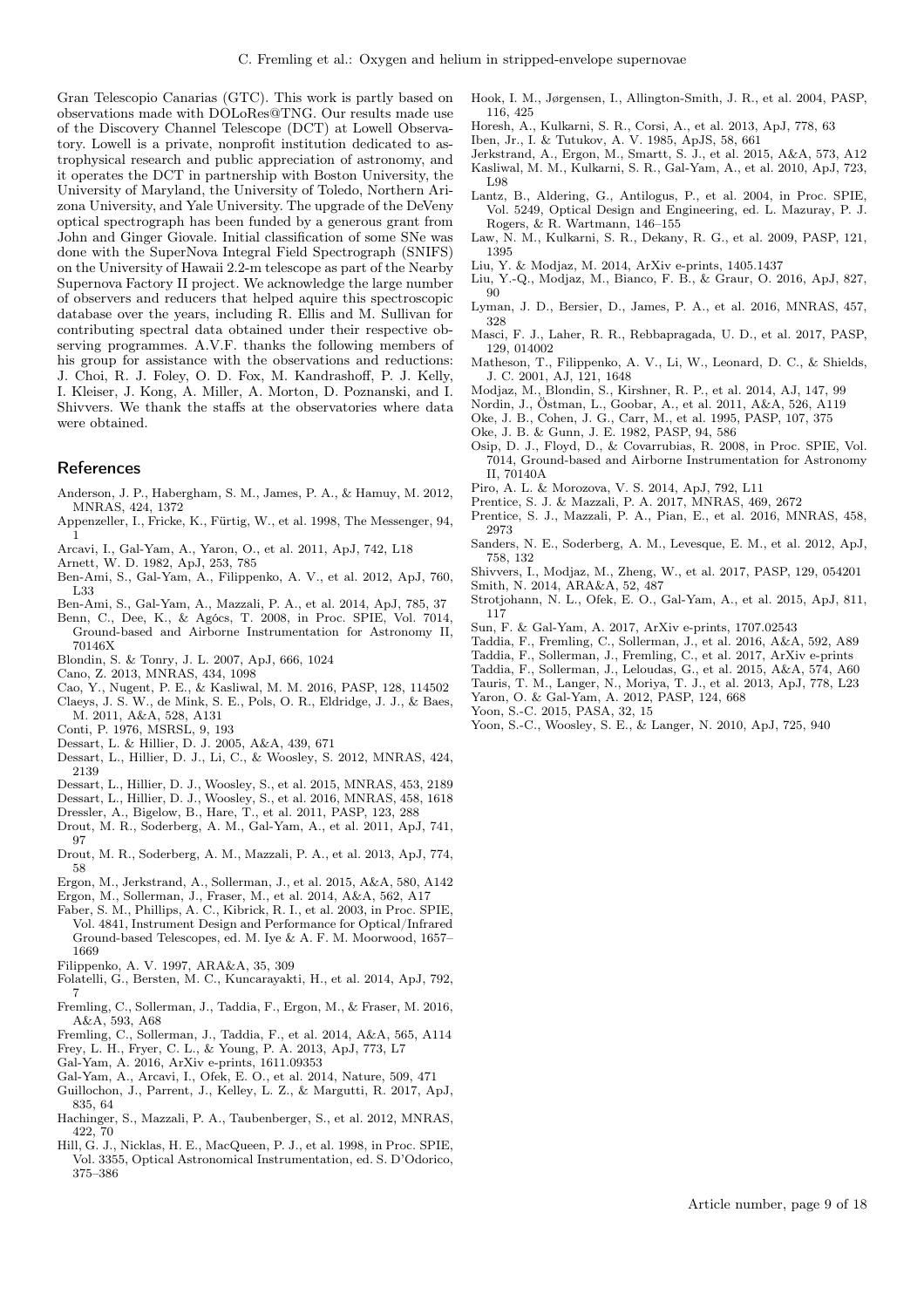<span id="page-9-0"></span>

Fig. 1: Description of our pEW and expansion-velocity measurement method using spectra around peak brightness for iPTF13bvn (Type Ib, +0.5 d, upper blue line), SN 2011dh (Type IIb, +2.5 d, middle red line), and PTF10osn (Type Ic,  $+4.0$  d, bottom green line). On the spectrum of SN 2011dh, the absorption features of He i  $\lambda\lambda$ 5876, 7065 and O<sub>I</sub>  $\lambda$ 7774 have been labeled with numbers. Measurements of features 1-3 have been attempted on all spectra in our sample. For SE SNe, feature 1 is typically associated with He<sub>I</sub>  $\lambda$ 5876, feature 2 with He<sub>I</sub>  $\lambda$ 7065, and feature 3 with Ο i λ7774, although other elements also contribute to these features. Dashed red lines indicate pseudo-continuum estimates (first-order polynomial fits) for features 1-3 resulting from our measurement scheme (Sect. [3\)](#page-2-0). We calculate pEWs (e.g., Fig. [2\)](#page-10-0) between the endpoints of these continuum estimates using Eq. [1.](#page-2-7) Velocity estimates are obtained by locating the minima of polynomial fits between the pseudo-continuum endpoints (order 4-7, dashed black lines). If a spectral feature is ambiguous, and has several minima within a similar range as shown for feature 2 in the spectrum of PTF10osn, we set the velocity estimate to be undefined but still calculate the pEW. Wavelengths have been shifted to the rest frame, and the spectra have been normalized and shifted by a constant for clarity.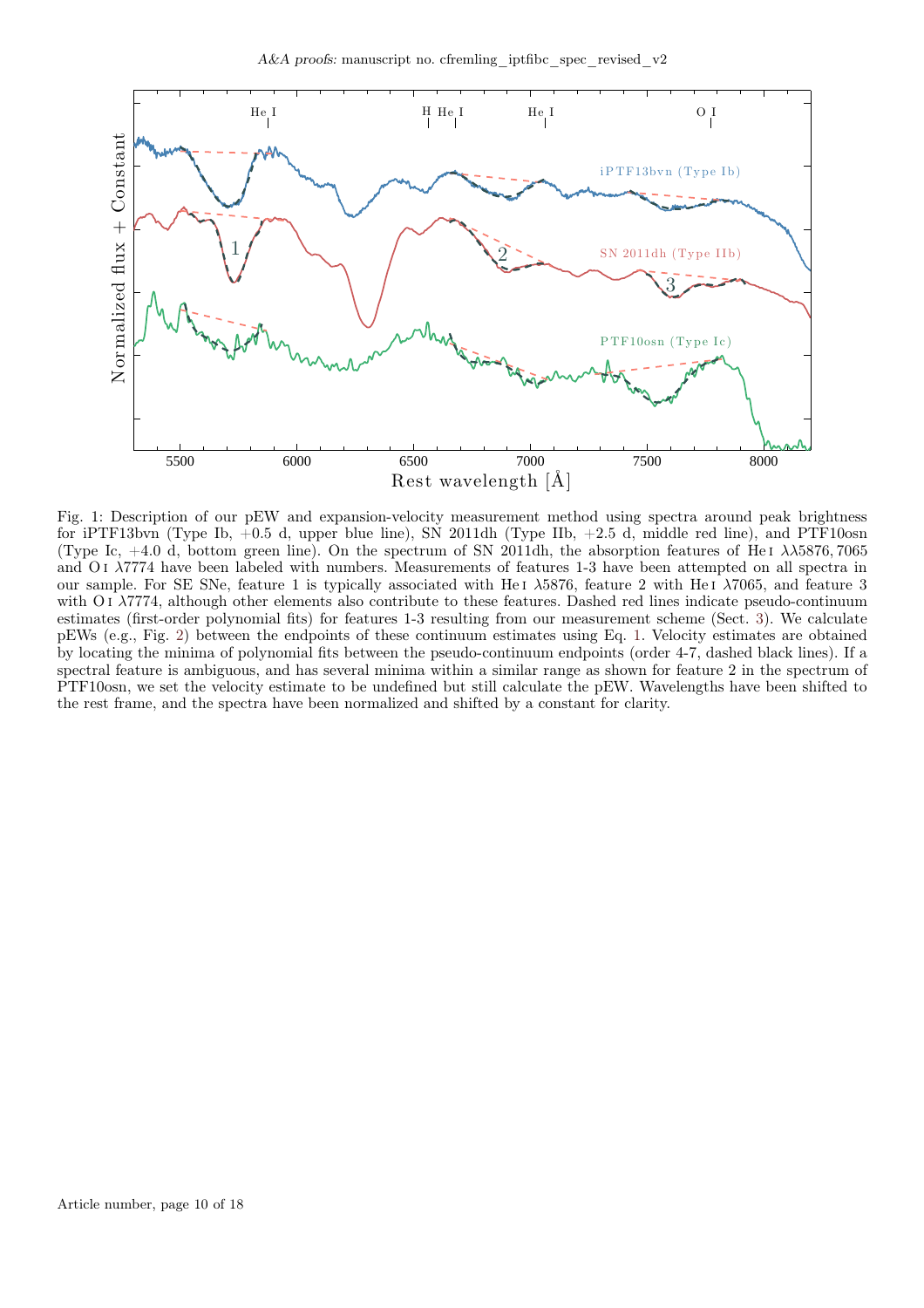<span id="page-10-0"></span>

Fig. 2: Absorption strengths of He<sub>I</sub>  $\lambda$ 5876 (left panels) and He<sub>I</sub>  $\lambda$ 7065 (right panels). The top panels show individual measurements, with multiple measurements of the same SN connected by solid lines. The middle panels show averages of the SE SN subtypes, with error bars representing the standard deviation of the mean. Dashed lines outline the standard deviations of the samples for each subtype in matching color. The bottom panels show CDFs measured between −10 and  $+10\ \mathrm{d}$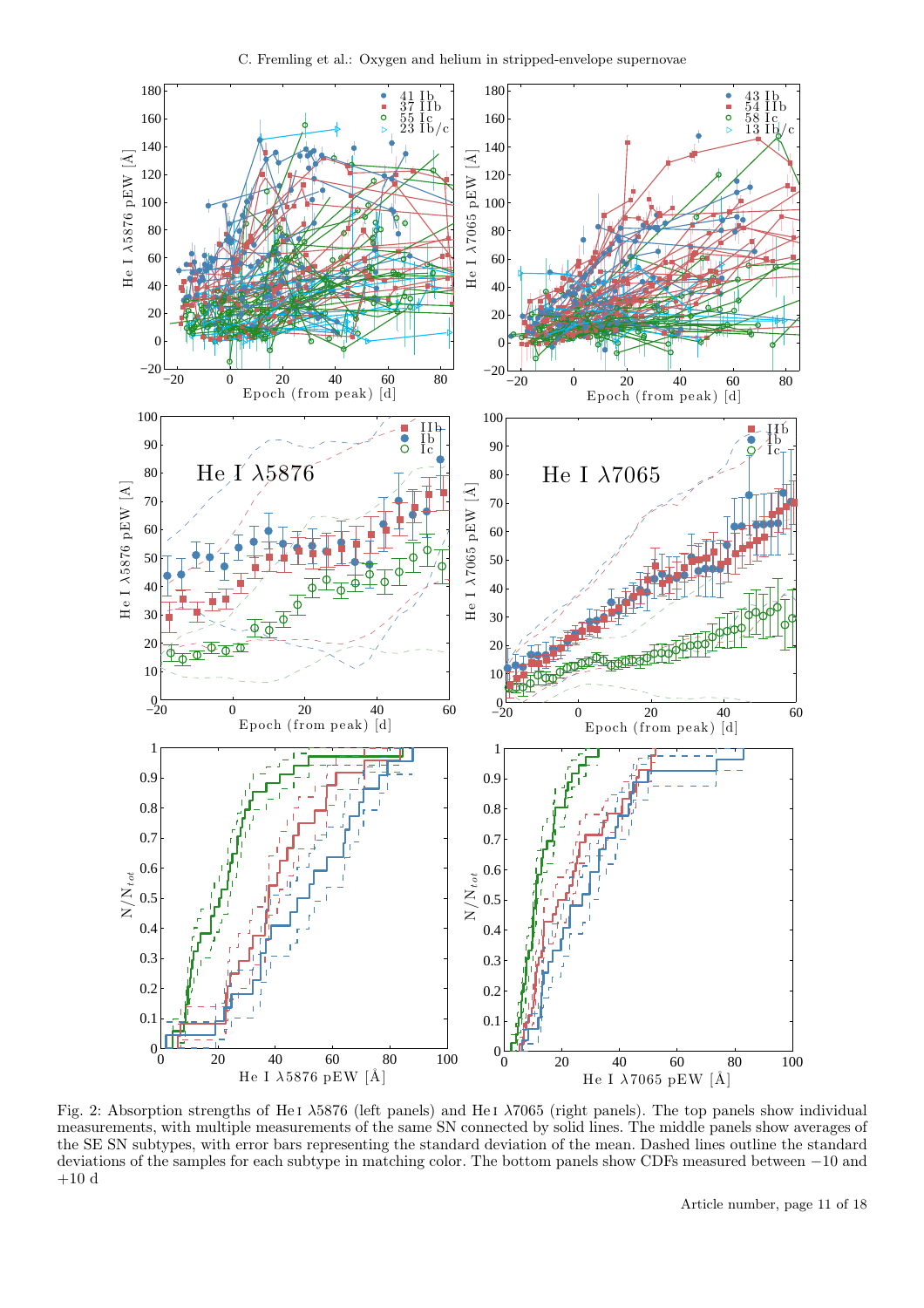<span id="page-11-0"></span>

Fig. 3: Absorption strengths of O i λ7774 (top panels). The top-left panel shows individual measurements, with multiple measurements of the same SN connected by solid lines. The top-right panel shows the averages of the SE SN subtypes, with error bars representing the standard deviation of the mean. Dashed lines outline the standard deviations of the samples for each subtype in matching color. The bottom panel shows CDFs measured between −10 and +10 d.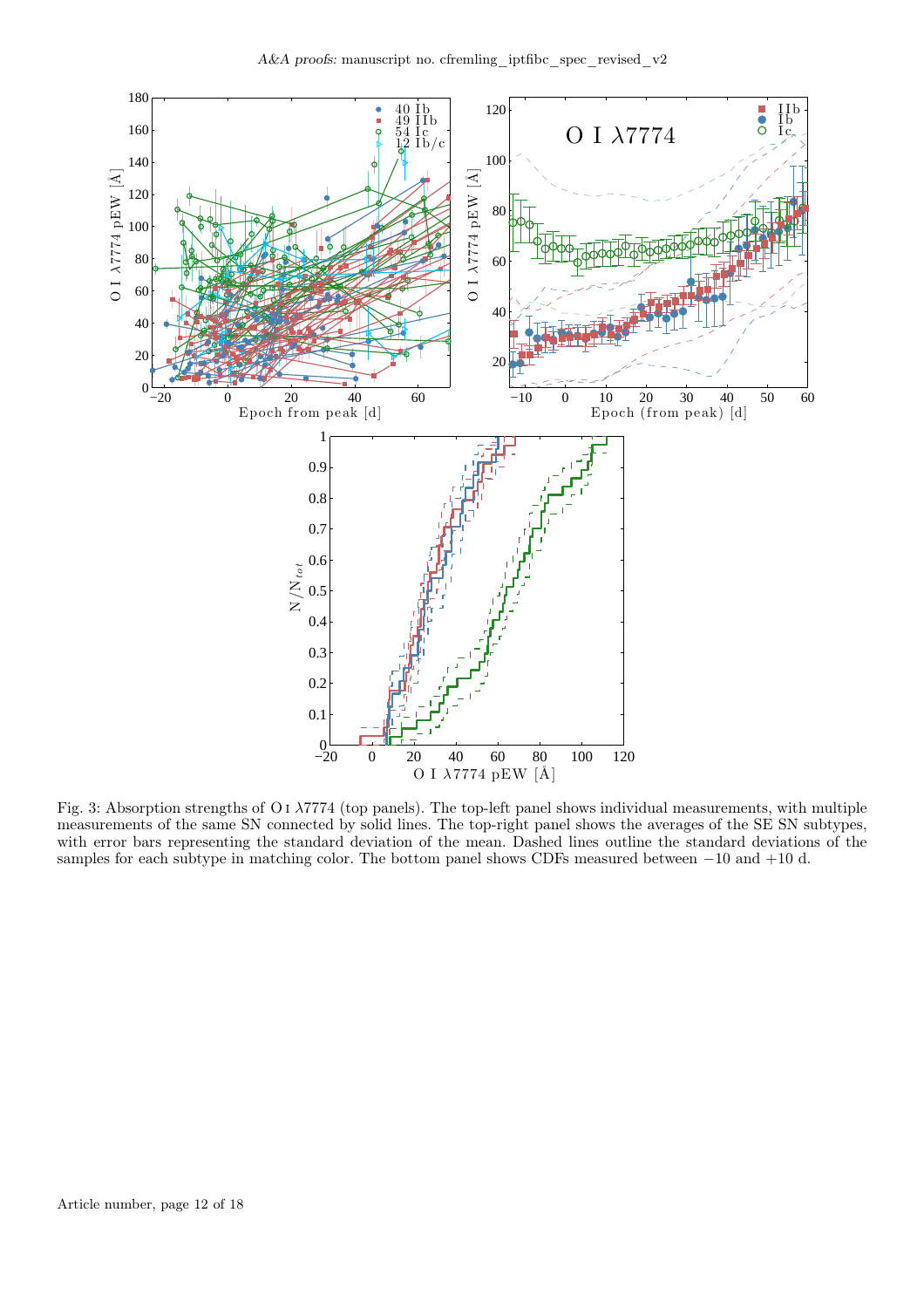<span id="page-12-0"></span>

C. Fremling et al.: Oxygen and helium in stripped-envelope supernovae

Fig. 4: Velocities of He1  $\lambda$ 5876 (left panels) and O1  $\lambda$ 7774 (right panels). The top panels show individual measurements, with measurements of the same SN connected by solid lines. The middle panels show averages of the SE subtypes, with error bars representing the standard deviation of the mean. Dashed lines outline the standard deviations of the samples for each subtype in matching color. Average velocities derived from He<sub>I</sub>  $\lambda$ 7065 are shown as thick solid lines (Type Ib in blue and Type IIb in red) in the middle-left panel. The average He i λ5876 velocity of Type Ib SNe is shown as a thick solid line in the middle-right panel. The bottom panels show CDFs measured between  $-10$  and  $+10$  d for each subtype.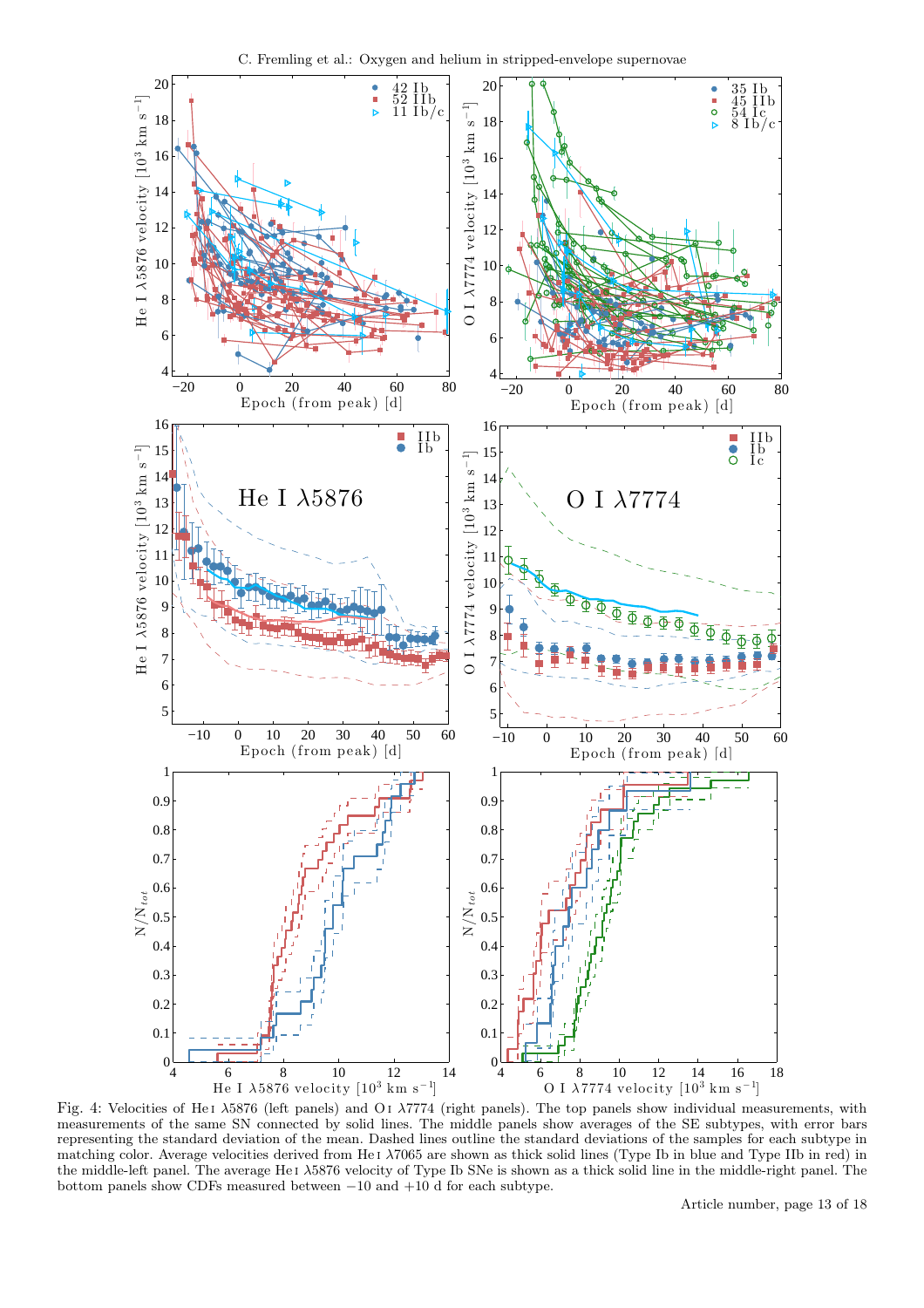<span id="page-13-0"></span>

Fig. 5: Scatter plots of average pEW values for the SE SNe in our sample. He i λ7065 vs. He i λ5876 calculated between  $+10$  d and  $+20$  d, along with the best-fit relation pEW<sub> $\lambda$ 5876</sub> = 30+1.3 × pEW<sub> $\lambda$ 7065</sub> as a dashed line (left panel). O i  $\lambda$ 7774 vs. He i  $\lambda$ 7065 at +25 d to +45 d with the best-fit relation pEW<sub> $\lambda$ 7065</sub> = 1.0  $\times$  pEW<sub> $\lambda$ 7774</sub> (right panel). An illustrative set of SNe have been labeled by their abbreviated (i)PTF names in both panels. Yellow diamonds indicate all objects showing very broad LCs.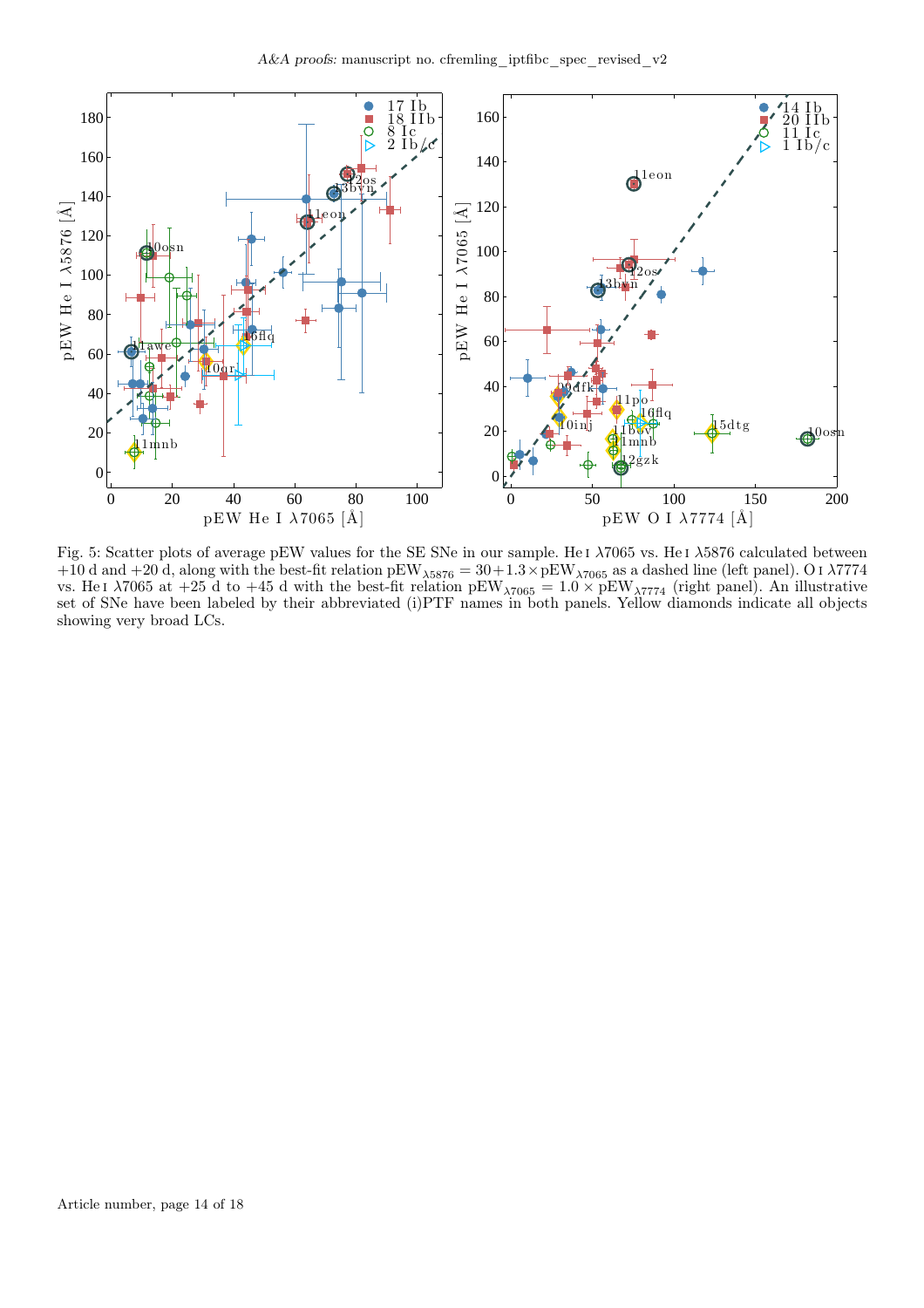<span id="page-14-0"></span>![](_page_14_Figure_1.jpeg)

Fig. 6: Average pEW vs. velocity of He<sub>1</sub>  $\lambda$ 7065 between +10 and +20 d (top-left panel). Average pEW vs. velocity of O<sub>1</sub>  $\lambda$ 7774 between  $+10$  and  $+20$  d (top-right panel). Average pEW of He i  $\lambda$ 7065 vs. velocity of O i  $\lambda$ 7774 between  $+10$  d and  $+20$  d for SNe IIb and Ib, and the pEW of O<sub>I</sub>  $\lambda$ 7774 scaled down by a factor of 2.2 vs. O<sub>I</sub>  $\lambda$ 7774 velocity for SNe Ic (bottom panel). An illustrative set of SNe have been labeled by their abbreviated (i)PTF names. Yellow diamonds indicate all objects showing very broad LCs. In the bottom panel the thick dashed black line indicates the best-fit relation pEW $\propto v^{-2}$ . The dashed vertical lines indicate the velocity increase expected from the [Arnett](#page-8-41) [\(1982\)](#page-8-41) model by removing 0.2  $M_{\odot}$  of material from the ejecta (the He envelope) for each line from left to right (mass-difference labels follow the thick dashed black line). The model has been scaled, so that the O<sub>I</sub>  $\lambda$ 7774 velocity predicted for a total ejecta mass of 2.1 M<sub>☉</sub> is 4900 km s<sup>-1</sup>, to match the observed velocities of SN 2011dh (PTF11eon) and PTF12os. Two SNe IIb (iPTF15cna and PTF10qrl) are strong outliers from the fitted trend. These two SNe have very broad LCs and low O<sub>1</sub>  $\lambda$ 7774 velocities (see Sect. [6](#page-5-0) for further discussion). Article number, page 15 of 18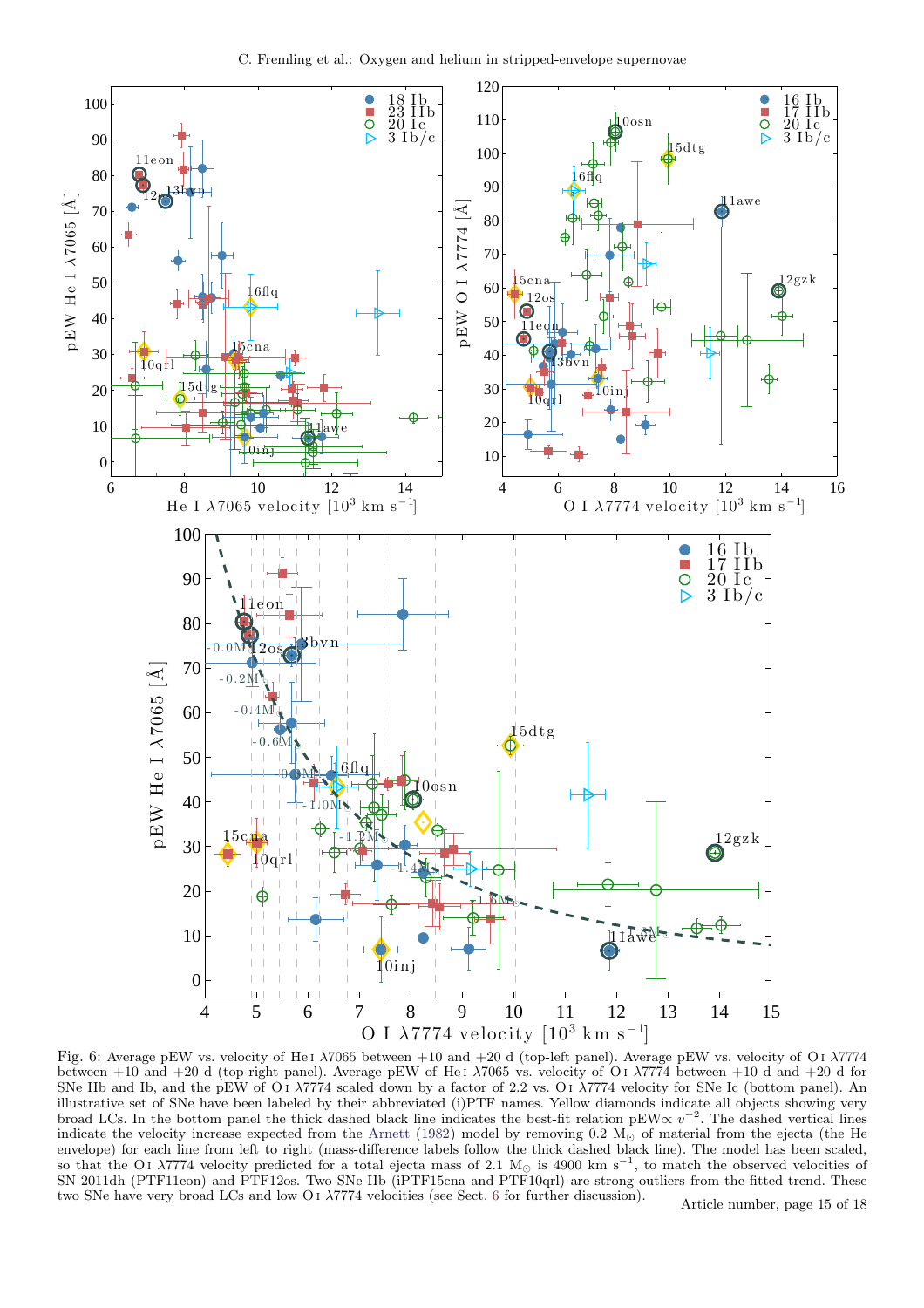|  | Table 2: Spectral log for the (i)PTF SE SN sample. |  |  |  |  |  |
|--|----------------------------------------------------|--|--|--|--|--|
|--|----------------------------------------------------|--|--|--|--|--|

<span id="page-15-0"></span>

| $\boldsymbol{z}$<br>Ib<br>24 25<br>09awk<br>0.062<br>0.02<br>IIb<br>$\mbox{-}15$ -13 19 24 25 44 50 55<br>$\,0.024\,$<br>$0.05\,$<br>09dah<br>$09\mathrm{d} \mathrm{f} \mathrm{k}$<br>0.016<br>Ib<br>$-3$ 24 44 55<br>$0.05\,$<br>09dh<br>Ic<br>0.070<br>$\rm 0.02$<br>$-6 - 11117$<br>Ib<br>$\rm 0.02$<br>09dha<br>0.030<br>9<br>09dsj<br>IIb<br>$-1$<br>0.135<br>$\rm 0.02$<br>09dxx<br>$-422132$<br>0.032<br>0.15<br>IIb<br>$09\text{d}z\text{t}$<br>Ic<br>0.087<br>0.08<br>1<br>$09\mathrm{fae}$<br>IIb<br>$\bf 5$<br>0.067<br>0.03<br>$09$ fsr<br>Ib<br>18<br>0.008<br>0.10<br>IIb<br>0.038<br>0.04<br>09gxq<br>16<br>IIb<br>$-9$<br>0.046<br>0.02<br>09gyp<br>IIb<br>$-6$<br>0.027<br>$0.09\,$<br>09 <sub>hnq</sub><br>$-5$<br>$\,0.034\,$<br>$0.05\,$<br>09iqd<br>Ic<br>$09$ ism<br>IIb<br>4 3 2<br>0.030<br>$0.06\,$<br>Ic<br>09 <sub>ps</sub><br>4<br>0.106<br>0.01<br>09ut<br>$\mathbf{0}$<br>0.042<br>$\rm 0.03$<br>$\rm{Ib}/\rm{c}$<br>$\mbox{-}2$ 4<br>10abck<br>Ib<br>0.014<br>0.11<br>46 77 96<br>$10$ acbu<br>Ib<br>0.010<br>$0.01\,$<br>$10\text{acff}$<br>Ib<br>$-4$<br>0.060<br>$\rm 0.02$<br>Ib<br>12 41<br>0.105<br>0.02<br>$10ac$ gq<br>10 <sub>bhu</sub><br>Ic<br>0.036<br>$0.01\,$<br>6<br>14<br>$10$ bip<br>Ic<br>0.051<br>0.02<br>IIb<br>38 50<br>0.034<br>0.04<br>10cxx<br>10eqi<br>Ib<br>30<br>0.030<br>0.02<br>Ib<br>$\rm 0.03$<br>$10$ fb $v$<br>$\overline{0}$<br>0.056<br>$10f$ eq<br>Ib<br>$-819$<br>0.028<br>0.03<br>$10$ fia<br>Ib<br>0.039<br>$0.05\,$<br>$\overline{4}$<br>$10$ fmr<br>IIb<br>45 46 63<br>0.020<br>0.01<br>$10$ fm $x$<br>Ic<br>21 51 80<br>0.047<br>0.01<br>$10$ fqg<br>IIb<br>0.028<br>$\rm 0.03$<br>$\overline{0}$<br>-13 -2<br>IIb<br>0.040<br>$\rm 0.02$<br>10gmf<br>10hfe<br>Ic<br>$-711$<br>0.049<br>0.02<br>$10$ hie<br>Ic<br>16 37<br>0.067<br>$0.05\,$<br>22 51<br>10 <sub>in</sub><br>IIb<br>0.070<br>0.05<br>10 <sub>inj</sub><br>Ib<br>$-24$ 12 31 68 93<br>0.066<br>0.01<br>10kui<br>Ib<br>$-192$<br>0.021<br>$0.01\,$<br>$-8$<br>10 <sub>lbo</sub><br>Ic<br>0.053<br>0.01<br>10 <sub>ood</sub><br>Ic<br>45957<br>0.059<br>0.14<br>10 <sub>osn</sub><br>Ic<br>$-14$ $-13$ $-10$ $4$ $14$ $39$<br>0.038<br>$0.04\,$<br>10pbi<br>Ib<br>15 30 39<br>$0.07\,$<br>0.048<br>IIb<br>10<br>0.081<br>0.02<br>10 <sub>pzp</sub><br>$0\ 35$<br>$0.06\,$<br>$10q$ if<br>Ib<br>$\,0.064\,$<br>Ic<br>0 3 28<br>$10q\ldots$<br>0.081<br>0.08<br>10qrl<br>IIb<br>0.040<br>0.07<br>$-11114$<br>10 <sub>svt</sub><br>Ic<br>75<br>0.031<br>$0.10\,$<br>$-1035$<br>Ic<br>0.038<br>0.03<br>$10$ tqi<br>5 36 65<br>0.080<br>$0.06\,$<br>$10$ tqv<br>$_{\rm Ic}$<br>10tud<br>IIb<br>0.094<br>$\rm 0.02$<br>6<br>$10$ tzh<br>IIb<br>$-18$ 17 20<br>0.034<br>$\rm 0.02$<br>IIb<br>0.040<br>$0.05\,$<br>10 <sub>VIS</sub><br>34<br>Ib<br>$10$ vnv<br>47<br>0.015<br>0.10<br>Ic<br>12 41<br>0.029<br>$\rm 0.03$<br>10wal<br>0.090<br>$0.01\,$<br>10 <sub>wg</sub><br>$\mathrm{Ib}/\mathrm{c}$<br>$\overline{5}$<br>IIb<br>$-113$<br>0.050<br>$0.09\,$<br>$10x$ fl<br>10xik<br>Ic<br>1963<br>0.071<br>0.08<br>$10$ xjr<br>Ib<br>31<br>0.030<br>0.03<br>0.025<br>Ic<br>4 18 19 22 48 54<br>0.09<br>10yow<br>Ic<br>0.020<br>0.08<br>10zcn<br>14<br>Ib<br>12<br>11awe<br>0.055<br>0.02<br>$5\ 47$<br>11bli<br>0.030<br>0.01<br>$\rm{Ib}/\rm{c}$<br>11bov<br>Ic<br>0.022<br>$\rm 0.03$<br>$-23\,7\,34\,85$<br>11dhf<br>0.028<br>0.02<br>IIb<br>$-48$<br>Continued on next page | ${\rm SN}$ | Type | Phase                       | Redshift | $\mathrm{MW}_{E_{B-V}}$ |
|-------------------------------------------------------------------------------------------------------------------------------------------------------------------------------------------------------------------------------------------------------------------------------------------------------------------------------------------------------------------------------------------------------------------------------------------------------------------------------------------------------------------------------------------------------------------------------------------------------------------------------------------------------------------------------------------------------------------------------------------------------------------------------------------------------------------------------------------------------------------------------------------------------------------------------------------------------------------------------------------------------------------------------------------------------------------------------------------------------------------------------------------------------------------------------------------------------------------------------------------------------------------------------------------------------------------------------------------------------------------------------------------------------------------------------------------------------------------------------------------------------------------------------------------------------------------------------------------------------------------------------------------------------------------------------------------------------------------------------------------------------------------------------------------------------------------------------------------------------------------------------------------------------------------------------------------------------------------------------------------------------------------------------------------------------------------------------------------------------------------------------------------------------------------------------------------------------------------------------------------------------------------------------------------------------------------------------------------------------------------------------------------------------------------------------------------------------------------------------------------------------------------------------------------------------------------------------------------------------------------------------------------------------------------------------------------------------------------------------------------------------------------------------------------------------------------------------------------------------------------------------------------------------------------------------------------------------------------------------------------------------------------------------------------------------------------------------------------------------------------------------------------------------------------------------------------------------------------------------------------------------------------------------------------------------------------------------------------------------------------------------------------------------------------|------------|------|-----------------------------|----------|-------------------------|
|                                                                                                                                                                                                                                                                                                                                                                                                                                                                                                                                                                                                                                                                                                                                                                                                                                                                                                                                                                                                                                                                                                                                                                                                                                                                                                                                                                                                                                                                                                                                                                                                                                                                                                                                                                                                                                                                                                                                                                                                                                                                                                                                                                                                                                                                                                                                                                                                                                                                                                                                                                                                                                                                                                                                                                                                                                                                                                                                                                                                                                                                                                                                                                                                                                                                                                                                                                                                                   |            |      | [rest-frame days from peak] |          | [mag]                   |
|                                                                                                                                                                                                                                                                                                                                                                                                                                                                                                                                                                                                                                                                                                                                                                                                                                                                                                                                                                                                                                                                                                                                                                                                                                                                                                                                                                                                                                                                                                                                                                                                                                                                                                                                                                                                                                                                                                                                                                                                                                                                                                                                                                                                                                                                                                                                                                                                                                                                                                                                                                                                                                                                                                                                                                                                                                                                                                                                                                                                                                                                                                                                                                                                                                                                                                                                                                                                                   |            |      |                             |          |                         |
|                                                                                                                                                                                                                                                                                                                                                                                                                                                                                                                                                                                                                                                                                                                                                                                                                                                                                                                                                                                                                                                                                                                                                                                                                                                                                                                                                                                                                                                                                                                                                                                                                                                                                                                                                                                                                                                                                                                                                                                                                                                                                                                                                                                                                                                                                                                                                                                                                                                                                                                                                                                                                                                                                                                                                                                                                                                                                                                                                                                                                                                                                                                                                                                                                                                                                                                                                                                                                   |            |      |                             |          |                         |
|                                                                                                                                                                                                                                                                                                                                                                                                                                                                                                                                                                                                                                                                                                                                                                                                                                                                                                                                                                                                                                                                                                                                                                                                                                                                                                                                                                                                                                                                                                                                                                                                                                                                                                                                                                                                                                                                                                                                                                                                                                                                                                                                                                                                                                                                                                                                                                                                                                                                                                                                                                                                                                                                                                                                                                                                                                                                                                                                                                                                                                                                                                                                                                                                                                                                                                                                                                                                                   |            |      |                             |          |                         |
|                                                                                                                                                                                                                                                                                                                                                                                                                                                                                                                                                                                                                                                                                                                                                                                                                                                                                                                                                                                                                                                                                                                                                                                                                                                                                                                                                                                                                                                                                                                                                                                                                                                                                                                                                                                                                                                                                                                                                                                                                                                                                                                                                                                                                                                                                                                                                                                                                                                                                                                                                                                                                                                                                                                                                                                                                                                                                                                                                                                                                                                                                                                                                                                                                                                                                                                                                                                                                   |            |      |                             |          |                         |
|                                                                                                                                                                                                                                                                                                                                                                                                                                                                                                                                                                                                                                                                                                                                                                                                                                                                                                                                                                                                                                                                                                                                                                                                                                                                                                                                                                                                                                                                                                                                                                                                                                                                                                                                                                                                                                                                                                                                                                                                                                                                                                                                                                                                                                                                                                                                                                                                                                                                                                                                                                                                                                                                                                                                                                                                                                                                                                                                                                                                                                                                                                                                                                                                                                                                                                                                                                                                                   |            |      |                             |          |                         |
|                                                                                                                                                                                                                                                                                                                                                                                                                                                                                                                                                                                                                                                                                                                                                                                                                                                                                                                                                                                                                                                                                                                                                                                                                                                                                                                                                                                                                                                                                                                                                                                                                                                                                                                                                                                                                                                                                                                                                                                                                                                                                                                                                                                                                                                                                                                                                                                                                                                                                                                                                                                                                                                                                                                                                                                                                                                                                                                                                                                                                                                                                                                                                                                                                                                                                                                                                                                                                   |            |      |                             |          |                         |
|                                                                                                                                                                                                                                                                                                                                                                                                                                                                                                                                                                                                                                                                                                                                                                                                                                                                                                                                                                                                                                                                                                                                                                                                                                                                                                                                                                                                                                                                                                                                                                                                                                                                                                                                                                                                                                                                                                                                                                                                                                                                                                                                                                                                                                                                                                                                                                                                                                                                                                                                                                                                                                                                                                                                                                                                                                                                                                                                                                                                                                                                                                                                                                                                                                                                                                                                                                                                                   |            |      |                             |          |                         |
|                                                                                                                                                                                                                                                                                                                                                                                                                                                                                                                                                                                                                                                                                                                                                                                                                                                                                                                                                                                                                                                                                                                                                                                                                                                                                                                                                                                                                                                                                                                                                                                                                                                                                                                                                                                                                                                                                                                                                                                                                                                                                                                                                                                                                                                                                                                                                                                                                                                                                                                                                                                                                                                                                                                                                                                                                                                                                                                                                                                                                                                                                                                                                                                                                                                                                                                                                                                                                   |            |      |                             |          |                         |
|                                                                                                                                                                                                                                                                                                                                                                                                                                                                                                                                                                                                                                                                                                                                                                                                                                                                                                                                                                                                                                                                                                                                                                                                                                                                                                                                                                                                                                                                                                                                                                                                                                                                                                                                                                                                                                                                                                                                                                                                                                                                                                                                                                                                                                                                                                                                                                                                                                                                                                                                                                                                                                                                                                                                                                                                                                                                                                                                                                                                                                                                                                                                                                                                                                                                                                                                                                                                                   |            |      |                             |          |                         |
|                                                                                                                                                                                                                                                                                                                                                                                                                                                                                                                                                                                                                                                                                                                                                                                                                                                                                                                                                                                                                                                                                                                                                                                                                                                                                                                                                                                                                                                                                                                                                                                                                                                                                                                                                                                                                                                                                                                                                                                                                                                                                                                                                                                                                                                                                                                                                                                                                                                                                                                                                                                                                                                                                                                                                                                                                                                                                                                                                                                                                                                                                                                                                                                                                                                                                                                                                                                                                   |            |      |                             |          |                         |
|                                                                                                                                                                                                                                                                                                                                                                                                                                                                                                                                                                                                                                                                                                                                                                                                                                                                                                                                                                                                                                                                                                                                                                                                                                                                                                                                                                                                                                                                                                                                                                                                                                                                                                                                                                                                                                                                                                                                                                                                                                                                                                                                                                                                                                                                                                                                                                                                                                                                                                                                                                                                                                                                                                                                                                                                                                                                                                                                                                                                                                                                                                                                                                                                                                                                                                                                                                                                                   |            |      |                             |          |                         |
|                                                                                                                                                                                                                                                                                                                                                                                                                                                                                                                                                                                                                                                                                                                                                                                                                                                                                                                                                                                                                                                                                                                                                                                                                                                                                                                                                                                                                                                                                                                                                                                                                                                                                                                                                                                                                                                                                                                                                                                                                                                                                                                                                                                                                                                                                                                                                                                                                                                                                                                                                                                                                                                                                                                                                                                                                                                                                                                                                                                                                                                                                                                                                                                                                                                                                                                                                                                                                   |            |      |                             |          |                         |
|                                                                                                                                                                                                                                                                                                                                                                                                                                                                                                                                                                                                                                                                                                                                                                                                                                                                                                                                                                                                                                                                                                                                                                                                                                                                                                                                                                                                                                                                                                                                                                                                                                                                                                                                                                                                                                                                                                                                                                                                                                                                                                                                                                                                                                                                                                                                                                                                                                                                                                                                                                                                                                                                                                                                                                                                                                                                                                                                                                                                                                                                                                                                                                                                                                                                                                                                                                                                                   |            |      |                             |          |                         |
|                                                                                                                                                                                                                                                                                                                                                                                                                                                                                                                                                                                                                                                                                                                                                                                                                                                                                                                                                                                                                                                                                                                                                                                                                                                                                                                                                                                                                                                                                                                                                                                                                                                                                                                                                                                                                                                                                                                                                                                                                                                                                                                                                                                                                                                                                                                                                                                                                                                                                                                                                                                                                                                                                                                                                                                                                                                                                                                                                                                                                                                                                                                                                                                                                                                                                                                                                                                                                   |            |      |                             |          |                         |
|                                                                                                                                                                                                                                                                                                                                                                                                                                                                                                                                                                                                                                                                                                                                                                                                                                                                                                                                                                                                                                                                                                                                                                                                                                                                                                                                                                                                                                                                                                                                                                                                                                                                                                                                                                                                                                                                                                                                                                                                                                                                                                                                                                                                                                                                                                                                                                                                                                                                                                                                                                                                                                                                                                                                                                                                                                                                                                                                                                                                                                                                                                                                                                                                                                                                                                                                                                                                                   |            |      |                             |          |                         |
|                                                                                                                                                                                                                                                                                                                                                                                                                                                                                                                                                                                                                                                                                                                                                                                                                                                                                                                                                                                                                                                                                                                                                                                                                                                                                                                                                                                                                                                                                                                                                                                                                                                                                                                                                                                                                                                                                                                                                                                                                                                                                                                                                                                                                                                                                                                                                                                                                                                                                                                                                                                                                                                                                                                                                                                                                                                                                                                                                                                                                                                                                                                                                                                                                                                                                                                                                                                                                   |            |      |                             |          |                         |
|                                                                                                                                                                                                                                                                                                                                                                                                                                                                                                                                                                                                                                                                                                                                                                                                                                                                                                                                                                                                                                                                                                                                                                                                                                                                                                                                                                                                                                                                                                                                                                                                                                                                                                                                                                                                                                                                                                                                                                                                                                                                                                                                                                                                                                                                                                                                                                                                                                                                                                                                                                                                                                                                                                                                                                                                                                                                                                                                                                                                                                                                                                                                                                                                                                                                                                                                                                                                                   |            |      |                             |          |                         |
|                                                                                                                                                                                                                                                                                                                                                                                                                                                                                                                                                                                                                                                                                                                                                                                                                                                                                                                                                                                                                                                                                                                                                                                                                                                                                                                                                                                                                                                                                                                                                                                                                                                                                                                                                                                                                                                                                                                                                                                                                                                                                                                                                                                                                                                                                                                                                                                                                                                                                                                                                                                                                                                                                                                                                                                                                                                                                                                                                                                                                                                                                                                                                                                                                                                                                                                                                                                                                   |            |      |                             |          |                         |
|                                                                                                                                                                                                                                                                                                                                                                                                                                                                                                                                                                                                                                                                                                                                                                                                                                                                                                                                                                                                                                                                                                                                                                                                                                                                                                                                                                                                                                                                                                                                                                                                                                                                                                                                                                                                                                                                                                                                                                                                                                                                                                                                                                                                                                                                                                                                                                                                                                                                                                                                                                                                                                                                                                                                                                                                                                                                                                                                                                                                                                                                                                                                                                                                                                                                                                                                                                                                                   |            |      |                             |          |                         |
|                                                                                                                                                                                                                                                                                                                                                                                                                                                                                                                                                                                                                                                                                                                                                                                                                                                                                                                                                                                                                                                                                                                                                                                                                                                                                                                                                                                                                                                                                                                                                                                                                                                                                                                                                                                                                                                                                                                                                                                                                                                                                                                                                                                                                                                                                                                                                                                                                                                                                                                                                                                                                                                                                                                                                                                                                                                                                                                                                                                                                                                                                                                                                                                                                                                                                                                                                                                                                   |            |      |                             |          |                         |
|                                                                                                                                                                                                                                                                                                                                                                                                                                                                                                                                                                                                                                                                                                                                                                                                                                                                                                                                                                                                                                                                                                                                                                                                                                                                                                                                                                                                                                                                                                                                                                                                                                                                                                                                                                                                                                                                                                                                                                                                                                                                                                                                                                                                                                                                                                                                                                                                                                                                                                                                                                                                                                                                                                                                                                                                                                                                                                                                                                                                                                                                                                                                                                                                                                                                                                                                                                                                                   |            |      |                             |          |                         |
|                                                                                                                                                                                                                                                                                                                                                                                                                                                                                                                                                                                                                                                                                                                                                                                                                                                                                                                                                                                                                                                                                                                                                                                                                                                                                                                                                                                                                                                                                                                                                                                                                                                                                                                                                                                                                                                                                                                                                                                                                                                                                                                                                                                                                                                                                                                                                                                                                                                                                                                                                                                                                                                                                                                                                                                                                                                                                                                                                                                                                                                                                                                                                                                                                                                                                                                                                                                                                   |            |      |                             |          |                         |
|                                                                                                                                                                                                                                                                                                                                                                                                                                                                                                                                                                                                                                                                                                                                                                                                                                                                                                                                                                                                                                                                                                                                                                                                                                                                                                                                                                                                                                                                                                                                                                                                                                                                                                                                                                                                                                                                                                                                                                                                                                                                                                                                                                                                                                                                                                                                                                                                                                                                                                                                                                                                                                                                                                                                                                                                                                                                                                                                                                                                                                                                                                                                                                                                                                                                                                                                                                                                                   |            |      |                             |          |                         |
|                                                                                                                                                                                                                                                                                                                                                                                                                                                                                                                                                                                                                                                                                                                                                                                                                                                                                                                                                                                                                                                                                                                                                                                                                                                                                                                                                                                                                                                                                                                                                                                                                                                                                                                                                                                                                                                                                                                                                                                                                                                                                                                                                                                                                                                                                                                                                                                                                                                                                                                                                                                                                                                                                                                                                                                                                                                                                                                                                                                                                                                                                                                                                                                                                                                                                                                                                                                                                   |            |      |                             |          |                         |
|                                                                                                                                                                                                                                                                                                                                                                                                                                                                                                                                                                                                                                                                                                                                                                                                                                                                                                                                                                                                                                                                                                                                                                                                                                                                                                                                                                                                                                                                                                                                                                                                                                                                                                                                                                                                                                                                                                                                                                                                                                                                                                                                                                                                                                                                                                                                                                                                                                                                                                                                                                                                                                                                                                                                                                                                                                                                                                                                                                                                                                                                                                                                                                                                                                                                                                                                                                                                                   |            |      |                             |          |                         |
|                                                                                                                                                                                                                                                                                                                                                                                                                                                                                                                                                                                                                                                                                                                                                                                                                                                                                                                                                                                                                                                                                                                                                                                                                                                                                                                                                                                                                                                                                                                                                                                                                                                                                                                                                                                                                                                                                                                                                                                                                                                                                                                                                                                                                                                                                                                                                                                                                                                                                                                                                                                                                                                                                                                                                                                                                                                                                                                                                                                                                                                                                                                                                                                                                                                                                                                                                                                                                   |            |      |                             |          |                         |
|                                                                                                                                                                                                                                                                                                                                                                                                                                                                                                                                                                                                                                                                                                                                                                                                                                                                                                                                                                                                                                                                                                                                                                                                                                                                                                                                                                                                                                                                                                                                                                                                                                                                                                                                                                                                                                                                                                                                                                                                                                                                                                                                                                                                                                                                                                                                                                                                                                                                                                                                                                                                                                                                                                                                                                                                                                                                                                                                                                                                                                                                                                                                                                                                                                                                                                                                                                                                                   |            |      |                             |          |                         |
|                                                                                                                                                                                                                                                                                                                                                                                                                                                                                                                                                                                                                                                                                                                                                                                                                                                                                                                                                                                                                                                                                                                                                                                                                                                                                                                                                                                                                                                                                                                                                                                                                                                                                                                                                                                                                                                                                                                                                                                                                                                                                                                                                                                                                                                                                                                                                                                                                                                                                                                                                                                                                                                                                                                                                                                                                                                                                                                                                                                                                                                                                                                                                                                                                                                                                                                                                                                                                   |            |      |                             |          |                         |
|                                                                                                                                                                                                                                                                                                                                                                                                                                                                                                                                                                                                                                                                                                                                                                                                                                                                                                                                                                                                                                                                                                                                                                                                                                                                                                                                                                                                                                                                                                                                                                                                                                                                                                                                                                                                                                                                                                                                                                                                                                                                                                                                                                                                                                                                                                                                                                                                                                                                                                                                                                                                                                                                                                                                                                                                                                                                                                                                                                                                                                                                                                                                                                                                                                                                                                                                                                                                                   |            |      |                             |          |                         |
|                                                                                                                                                                                                                                                                                                                                                                                                                                                                                                                                                                                                                                                                                                                                                                                                                                                                                                                                                                                                                                                                                                                                                                                                                                                                                                                                                                                                                                                                                                                                                                                                                                                                                                                                                                                                                                                                                                                                                                                                                                                                                                                                                                                                                                                                                                                                                                                                                                                                                                                                                                                                                                                                                                                                                                                                                                                                                                                                                                                                                                                                                                                                                                                                                                                                                                                                                                                                                   |            |      |                             |          |                         |
|                                                                                                                                                                                                                                                                                                                                                                                                                                                                                                                                                                                                                                                                                                                                                                                                                                                                                                                                                                                                                                                                                                                                                                                                                                                                                                                                                                                                                                                                                                                                                                                                                                                                                                                                                                                                                                                                                                                                                                                                                                                                                                                                                                                                                                                                                                                                                                                                                                                                                                                                                                                                                                                                                                                                                                                                                                                                                                                                                                                                                                                                                                                                                                                                                                                                                                                                                                                                                   |            |      |                             |          |                         |
|                                                                                                                                                                                                                                                                                                                                                                                                                                                                                                                                                                                                                                                                                                                                                                                                                                                                                                                                                                                                                                                                                                                                                                                                                                                                                                                                                                                                                                                                                                                                                                                                                                                                                                                                                                                                                                                                                                                                                                                                                                                                                                                                                                                                                                                                                                                                                                                                                                                                                                                                                                                                                                                                                                                                                                                                                                                                                                                                                                                                                                                                                                                                                                                                                                                                                                                                                                                                                   |            |      |                             |          |                         |
|                                                                                                                                                                                                                                                                                                                                                                                                                                                                                                                                                                                                                                                                                                                                                                                                                                                                                                                                                                                                                                                                                                                                                                                                                                                                                                                                                                                                                                                                                                                                                                                                                                                                                                                                                                                                                                                                                                                                                                                                                                                                                                                                                                                                                                                                                                                                                                                                                                                                                                                                                                                                                                                                                                                                                                                                                                                                                                                                                                                                                                                                                                                                                                                                                                                                                                                                                                                                                   |            |      |                             |          |                         |
|                                                                                                                                                                                                                                                                                                                                                                                                                                                                                                                                                                                                                                                                                                                                                                                                                                                                                                                                                                                                                                                                                                                                                                                                                                                                                                                                                                                                                                                                                                                                                                                                                                                                                                                                                                                                                                                                                                                                                                                                                                                                                                                                                                                                                                                                                                                                                                                                                                                                                                                                                                                                                                                                                                                                                                                                                                                                                                                                                                                                                                                                                                                                                                                                                                                                                                                                                                                                                   |            |      |                             |          |                         |
|                                                                                                                                                                                                                                                                                                                                                                                                                                                                                                                                                                                                                                                                                                                                                                                                                                                                                                                                                                                                                                                                                                                                                                                                                                                                                                                                                                                                                                                                                                                                                                                                                                                                                                                                                                                                                                                                                                                                                                                                                                                                                                                                                                                                                                                                                                                                                                                                                                                                                                                                                                                                                                                                                                                                                                                                                                                                                                                                                                                                                                                                                                                                                                                                                                                                                                                                                                                                                   |            |      |                             |          |                         |
|                                                                                                                                                                                                                                                                                                                                                                                                                                                                                                                                                                                                                                                                                                                                                                                                                                                                                                                                                                                                                                                                                                                                                                                                                                                                                                                                                                                                                                                                                                                                                                                                                                                                                                                                                                                                                                                                                                                                                                                                                                                                                                                                                                                                                                                                                                                                                                                                                                                                                                                                                                                                                                                                                                                                                                                                                                                                                                                                                                                                                                                                                                                                                                                                                                                                                                                                                                                                                   |            |      |                             |          |                         |
|                                                                                                                                                                                                                                                                                                                                                                                                                                                                                                                                                                                                                                                                                                                                                                                                                                                                                                                                                                                                                                                                                                                                                                                                                                                                                                                                                                                                                                                                                                                                                                                                                                                                                                                                                                                                                                                                                                                                                                                                                                                                                                                                                                                                                                                                                                                                                                                                                                                                                                                                                                                                                                                                                                                                                                                                                                                                                                                                                                                                                                                                                                                                                                                                                                                                                                                                                                                                                   |            |      |                             |          |                         |
|                                                                                                                                                                                                                                                                                                                                                                                                                                                                                                                                                                                                                                                                                                                                                                                                                                                                                                                                                                                                                                                                                                                                                                                                                                                                                                                                                                                                                                                                                                                                                                                                                                                                                                                                                                                                                                                                                                                                                                                                                                                                                                                                                                                                                                                                                                                                                                                                                                                                                                                                                                                                                                                                                                                                                                                                                                                                                                                                                                                                                                                                                                                                                                                                                                                                                                                                                                                                                   |            |      |                             |          |                         |
|                                                                                                                                                                                                                                                                                                                                                                                                                                                                                                                                                                                                                                                                                                                                                                                                                                                                                                                                                                                                                                                                                                                                                                                                                                                                                                                                                                                                                                                                                                                                                                                                                                                                                                                                                                                                                                                                                                                                                                                                                                                                                                                                                                                                                                                                                                                                                                                                                                                                                                                                                                                                                                                                                                                                                                                                                                                                                                                                                                                                                                                                                                                                                                                                                                                                                                                                                                                                                   |            |      |                             |          |                         |
|                                                                                                                                                                                                                                                                                                                                                                                                                                                                                                                                                                                                                                                                                                                                                                                                                                                                                                                                                                                                                                                                                                                                                                                                                                                                                                                                                                                                                                                                                                                                                                                                                                                                                                                                                                                                                                                                                                                                                                                                                                                                                                                                                                                                                                                                                                                                                                                                                                                                                                                                                                                                                                                                                                                                                                                                                                                                                                                                                                                                                                                                                                                                                                                                                                                                                                                                                                                                                   |            |      |                             |          |                         |
|                                                                                                                                                                                                                                                                                                                                                                                                                                                                                                                                                                                                                                                                                                                                                                                                                                                                                                                                                                                                                                                                                                                                                                                                                                                                                                                                                                                                                                                                                                                                                                                                                                                                                                                                                                                                                                                                                                                                                                                                                                                                                                                                                                                                                                                                                                                                                                                                                                                                                                                                                                                                                                                                                                                                                                                                                                                                                                                                                                                                                                                                                                                                                                                                                                                                                                                                                                                                                   |            |      |                             |          |                         |
|                                                                                                                                                                                                                                                                                                                                                                                                                                                                                                                                                                                                                                                                                                                                                                                                                                                                                                                                                                                                                                                                                                                                                                                                                                                                                                                                                                                                                                                                                                                                                                                                                                                                                                                                                                                                                                                                                                                                                                                                                                                                                                                                                                                                                                                                                                                                                                                                                                                                                                                                                                                                                                                                                                                                                                                                                                                                                                                                                                                                                                                                                                                                                                                                                                                                                                                                                                                                                   |            |      |                             |          |                         |
|                                                                                                                                                                                                                                                                                                                                                                                                                                                                                                                                                                                                                                                                                                                                                                                                                                                                                                                                                                                                                                                                                                                                                                                                                                                                                                                                                                                                                                                                                                                                                                                                                                                                                                                                                                                                                                                                                                                                                                                                                                                                                                                                                                                                                                                                                                                                                                                                                                                                                                                                                                                                                                                                                                                                                                                                                                                                                                                                                                                                                                                                                                                                                                                                                                                                                                                                                                                                                   |            |      |                             |          |                         |
|                                                                                                                                                                                                                                                                                                                                                                                                                                                                                                                                                                                                                                                                                                                                                                                                                                                                                                                                                                                                                                                                                                                                                                                                                                                                                                                                                                                                                                                                                                                                                                                                                                                                                                                                                                                                                                                                                                                                                                                                                                                                                                                                                                                                                                                                                                                                                                                                                                                                                                                                                                                                                                                                                                                                                                                                                                                                                                                                                                                                                                                                                                                                                                                                                                                                                                                                                                                                                   |            |      |                             |          |                         |
|                                                                                                                                                                                                                                                                                                                                                                                                                                                                                                                                                                                                                                                                                                                                                                                                                                                                                                                                                                                                                                                                                                                                                                                                                                                                                                                                                                                                                                                                                                                                                                                                                                                                                                                                                                                                                                                                                                                                                                                                                                                                                                                                                                                                                                                                                                                                                                                                                                                                                                                                                                                                                                                                                                                                                                                                                                                                                                                                                                                                                                                                                                                                                                                                                                                                                                                                                                                                                   |            |      |                             |          |                         |
|                                                                                                                                                                                                                                                                                                                                                                                                                                                                                                                                                                                                                                                                                                                                                                                                                                                                                                                                                                                                                                                                                                                                                                                                                                                                                                                                                                                                                                                                                                                                                                                                                                                                                                                                                                                                                                                                                                                                                                                                                                                                                                                                                                                                                                                                                                                                                                                                                                                                                                                                                                                                                                                                                                                                                                                                                                                                                                                                                                                                                                                                                                                                                                                                                                                                                                                                                                                                                   |            |      |                             |          |                         |
|                                                                                                                                                                                                                                                                                                                                                                                                                                                                                                                                                                                                                                                                                                                                                                                                                                                                                                                                                                                                                                                                                                                                                                                                                                                                                                                                                                                                                                                                                                                                                                                                                                                                                                                                                                                                                                                                                                                                                                                                                                                                                                                                                                                                                                                                                                                                                                                                                                                                                                                                                                                                                                                                                                                                                                                                                                                                                                                                                                                                                                                                                                                                                                                                                                                                                                                                                                                                                   |            |      |                             |          |                         |
|                                                                                                                                                                                                                                                                                                                                                                                                                                                                                                                                                                                                                                                                                                                                                                                                                                                                                                                                                                                                                                                                                                                                                                                                                                                                                                                                                                                                                                                                                                                                                                                                                                                                                                                                                                                                                                                                                                                                                                                                                                                                                                                                                                                                                                                                                                                                                                                                                                                                                                                                                                                                                                                                                                                                                                                                                                                                                                                                                                                                                                                                                                                                                                                                                                                                                                                                                                                                                   |            |      |                             |          |                         |
|                                                                                                                                                                                                                                                                                                                                                                                                                                                                                                                                                                                                                                                                                                                                                                                                                                                                                                                                                                                                                                                                                                                                                                                                                                                                                                                                                                                                                                                                                                                                                                                                                                                                                                                                                                                                                                                                                                                                                                                                                                                                                                                                                                                                                                                                                                                                                                                                                                                                                                                                                                                                                                                                                                                                                                                                                                                                                                                                                                                                                                                                                                                                                                                                                                                                                                                                                                                                                   |            |      |                             |          |                         |
|                                                                                                                                                                                                                                                                                                                                                                                                                                                                                                                                                                                                                                                                                                                                                                                                                                                                                                                                                                                                                                                                                                                                                                                                                                                                                                                                                                                                                                                                                                                                                                                                                                                                                                                                                                                                                                                                                                                                                                                                                                                                                                                                                                                                                                                                                                                                                                                                                                                                                                                                                                                                                                                                                                                                                                                                                                                                                                                                                                                                                                                                                                                                                                                                                                                                                                                                                                                                                   |            |      |                             |          |                         |
|                                                                                                                                                                                                                                                                                                                                                                                                                                                                                                                                                                                                                                                                                                                                                                                                                                                                                                                                                                                                                                                                                                                                                                                                                                                                                                                                                                                                                                                                                                                                                                                                                                                                                                                                                                                                                                                                                                                                                                                                                                                                                                                                                                                                                                                                                                                                                                                                                                                                                                                                                                                                                                                                                                                                                                                                                                                                                                                                                                                                                                                                                                                                                                                                                                                                                                                                                                                                                   |            |      |                             |          |                         |
|                                                                                                                                                                                                                                                                                                                                                                                                                                                                                                                                                                                                                                                                                                                                                                                                                                                                                                                                                                                                                                                                                                                                                                                                                                                                                                                                                                                                                                                                                                                                                                                                                                                                                                                                                                                                                                                                                                                                                                                                                                                                                                                                                                                                                                                                                                                                                                                                                                                                                                                                                                                                                                                                                                                                                                                                                                                                                                                                                                                                                                                                                                                                                                                                                                                                                                                                                                                                                   |            |      |                             |          |                         |
|                                                                                                                                                                                                                                                                                                                                                                                                                                                                                                                                                                                                                                                                                                                                                                                                                                                                                                                                                                                                                                                                                                                                                                                                                                                                                                                                                                                                                                                                                                                                                                                                                                                                                                                                                                                                                                                                                                                                                                                                                                                                                                                                                                                                                                                                                                                                                                                                                                                                                                                                                                                                                                                                                                                                                                                                                                                                                                                                                                                                                                                                                                                                                                                                                                                                                                                                                                                                                   |            |      |                             |          |                         |
|                                                                                                                                                                                                                                                                                                                                                                                                                                                                                                                                                                                                                                                                                                                                                                                                                                                                                                                                                                                                                                                                                                                                                                                                                                                                                                                                                                                                                                                                                                                                                                                                                                                                                                                                                                                                                                                                                                                                                                                                                                                                                                                                                                                                                                                                                                                                                                                                                                                                                                                                                                                                                                                                                                                                                                                                                                                                                                                                                                                                                                                                                                                                                                                                                                                                                                                                                                                                                   |            |      |                             |          |                         |
|                                                                                                                                                                                                                                                                                                                                                                                                                                                                                                                                                                                                                                                                                                                                                                                                                                                                                                                                                                                                                                                                                                                                                                                                                                                                                                                                                                                                                                                                                                                                                                                                                                                                                                                                                                                                                                                                                                                                                                                                                                                                                                                                                                                                                                                                                                                                                                                                                                                                                                                                                                                                                                                                                                                                                                                                                                                                                                                                                                                                                                                                                                                                                                                                                                                                                                                                                                                                                   |            |      |                             |          |                         |
|                                                                                                                                                                                                                                                                                                                                                                                                                                                                                                                                                                                                                                                                                                                                                                                                                                                                                                                                                                                                                                                                                                                                                                                                                                                                                                                                                                                                                                                                                                                                                                                                                                                                                                                                                                                                                                                                                                                                                                                                                                                                                                                                                                                                                                                                                                                                                                                                                                                                                                                                                                                                                                                                                                                                                                                                                                                                                                                                                                                                                                                                                                                                                                                                                                                                                                                                                                                                                   |            |      |                             |          |                         |
|                                                                                                                                                                                                                                                                                                                                                                                                                                                                                                                                                                                                                                                                                                                                                                                                                                                                                                                                                                                                                                                                                                                                                                                                                                                                                                                                                                                                                                                                                                                                                                                                                                                                                                                                                                                                                                                                                                                                                                                                                                                                                                                                                                                                                                                                                                                                                                                                                                                                                                                                                                                                                                                                                                                                                                                                                                                                                                                                                                                                                                                                                                                                                                                                                                                                                                                                                                                                                   |            |      |                             |          |                         |
|                                                                                                                                                                                                                                                                                                                                                                                                                                                                                                                                                                                                                                                                                                                                                                                                                                                                                                                                                                                                                                                                                                                                                                                                                                                                                                                                                                                                                                                                                                                                                                                                                                                                                                                                                                                                                                                                                                                                                                                                                                                                                                                                                                                                                                                                                                                                                                                                                                                                                                                                                                                                                                                                                                                                                                                                                                                                                                                                                                                                                                                                                                                                                                                                                                                                                                                                                                                                                   |            |      |                             |          |                         |
|                                                                                                                                                                                                                                                                                                                                                                                                                                                                                                                                                                                                                                                                                                                                                                                                                                                                                                                                                                                                                                                                                                                                                                                                                                                                                                                                                                                                                                                                                                                                                                                                                                                                                                                                                                                                                                                                                                                                                                                                                                                                                                                                                                                                                                                                                                                                                                                                                                                                                                                                                                                                                                                                                                                                                                                                                                                                                                                                                                                                                                                                                                                                                                                                                                                                                                                                                                                                                   |            |      |                             |          |                         |
|                                                                                                                                                                                                                                                                                                                                                                                                                                                                                                                                                                                                                                                                                                                                                                                                                                                                                                                                                                                                                                                                                                                                                                                                                                                                                                                                                                                                                                                                                                                                                                                                                                                                                                                                                                                                                                                                                                                                                                                                                                                                                                                                                                                                                                                                                                                                                                                                                                                                                                                                                                                                                                                                                                                                                                                                                                                                                                                                                                                                                                                                                                                                                                                                                                                                                                                                                                                                                   |            |      |                             |          |                         |
|                                                                                                                                                                                                                                                                                                                                                                                                                                                                                                                                                                                                                                                                                                                                                                                                                                                                                                                                                                                                                                                                                                                                                                                                                                                                                                                                                                                                                                                                                                                                                                                                                                                                                                                                                                                                                                                                                                                                                                                                                                                                                                                                                                                                                                                                                                                                                                                                                                                                                                                                                                                                                                                                                                                                                                                                                                                                                                                                                                                                                                                                                                                                                                                                                                                                                                                                                                                                                   |            |      |                             |          |                         |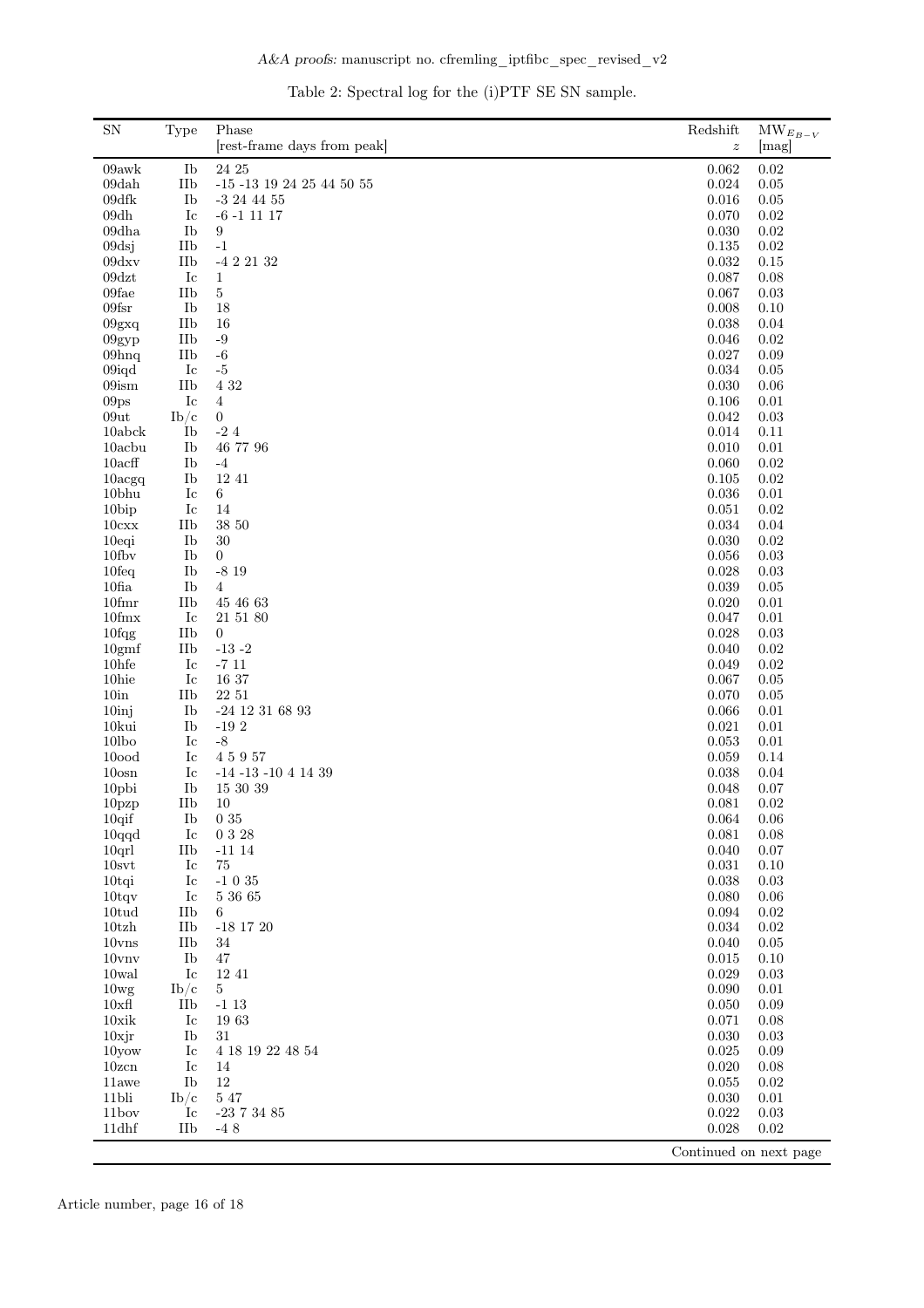| $\mathbf{S} \mathbf{N}$               |                          | ⊥abie 4<br>– continued from previous page<br>Phase                                           | Redshift         |                                |
|---------------------------------------|--------------------------|----------------------------------------------------------------------------------------------|------------------|--------------------------------|
|                                       | Type                     | [rest-frame days from peak]                                                                  | $\boldsymbol{z}$ | $\text{MW}_{E_{B-V}}$<br>[mag] |
|                                       |                          |                                                                                              |                  |                                |
| 11dlg                                 | IIb                      | $\boldsymbol{9}$                                                                             | 0.062            | 0.03                           |
| 11eon                                 | IIb                      | -19 -18 -15 -14 -13 -10 2 7 8 14 35 44 45 69 81 83 91                                        | 0.002            | 0.03                           |
| 11 <sub>gc</sub>                      | $\mathrm{Ib}/\mathrm{c}$ | 7 13                                                                                         | 0.148            | 0.01                           |
| 11hyg                                 | Ic                       | 13 49                                                                                        | 0.030            | 0.05                           |
| 11ilr                                 | Ib                       | 20 22 32                                                                                     | 0.037            | 0.18                           |
| 11ixk                                 | Ic                       | $\sqrt{2}$                                                                                   | 0.021            | 0.01                           |
| 11izq                                 | Ib                       | $5\ 18$                                                                                      | 0.062            | 0.01                           |
| 11izr                                 | $\rm{Ib}/c$              | $-10$ 44 52 83                                                                               | 0.075            | 0.03                           |
| 11jgj                                 | Ic                       | $-16 - 717$                                                                                  | 0.040            | 0.03                           |
| 11kaa                                 | Ib                       | 5 13 15                                                                                      | 0.040            | 0.02                           |
| $11$ klg                              | Ic                       | $-14 - 34855$                                                                                | 0.027            | 0.08                           |
| $11$ lmn                              | $\rm{Ib}/c$              | $-517$                                                                                       | 0.090            | 0.04                           |
| $11$ mnb                              | Ic                       | $-158356097$                                                                                 | 0.060            | 0.02                           |
| $11$ mwk                              | $\rm{Ib}/c$<br>IIb       | $-131$                                                                                       | 0.121            | $0.05\,$                       |
| 11pdj                                 |                          | -19 14 36 37 48 67                                                                           | 0.024            | $0.07\,$                       |
| 11 <sub>pnq</sub>                     | $\rm{Ib}/c$              | $-15 - 5101719$<br>$-629$                                                                    | 0.074            | 0.04                           |
| 11 <sub>po</sub>                      | IIb                      |                                                                                              | 0.070<br>0.053   | 0.05                           |
| 11 <sub>prr</sub>                     | IIb                      | -9 -3 12 13 20 38 40 41 47 51<br>9 10 12 31 56 66                                            |                  | 0.12                           |
| 11qci                                 | Ic<br>Ib                 |                                                                                              | 0.028<br>0.032   | 0.01                           |
| 11qiq                                 | IIb                      | $-17$ $-14$ $-10$ 8 11 20 39<br>23 54 78                                                     | 0.028            | 0.06<br>0.01                   |
| 11qju<br>$11$ rka                     | Ic                       | $-1$ 31 55                                                                                   | 0.074            | 0.03                           |
|                                       |                          |                                                                                              | 0.065            |                                |
| $11$ rkm<br>12bwq                     | IIb<br>Ib                | 4 8 26 34 88<br>$-10 - 23$                                                                   | 0.040            | 0.01<br>0.01                   |
| 12cde                                 | $\rm{Ib}/c$              | 18 46                                                                                        | 0.013            | 0.01                           |
| $12$ cjy                              | Ic                       | 0 14                                                                                         | 0.044            | 0.01                           |
| 12dcp                                 | Ic                       | $-9051858$                                                                                   | 0.031            | 0.02                           |
| 12df                                  | Ic                       | $-9$ 14 69                                                                                   | 0.061            | 0.03                           |
| 12eaw                                 | Ib                       | $-8 - 6$ 17                                                                                  | 0.029            | 0.01                           |
| 12eje                                 | IIb                      | 9 14                                                                                         | 0.078            | 0.01                           |
| 12fes                                 | Ib                       | $-1221$                                                                                      | 0.036            | 0.04                           |
| $12$ fgw                              | Ic                       | 10                                                                                           | 0.055            | 0.03                           |
| $12$ fhz                              | IIb                      | 10 43 44 75                                                                                  | 0.099            | 0.03                           |
| 12fxi                                 | IIb                      | 15                                                                                           | 0.015            | $0.05\,$                       |
| 12gm                                  | IIb                      | $-5 - 33729$                                                                                 | 0.022            | 0.03                           |
| $12\mathrm{gps}$                      | Ib                       | $-1$ 11 33                                                                                   | $0.016\,$        | 0.02                           |
| 12gty                                 | Ic                       | $-11 - 6$                                                                                    | 0.176            | 0.06                           |
| $12\text{gyr}$                        | $\mathrm{Ib}/\mathrm{c}$ | $\mathbf{1}$                                                                                 | 0.056            | 0.03                           |
| 12gx                                  | Ic                       | $-16$ $-15$ $-12$ $-11$ $-10$ $-6$ $-4$ $-3$ $-2$ 0 7 10 11 26 42 43 44 54 55 63 66 86 94 95 | 0.014            | 0.04                           |
| 12hni                                 | Ic                       | $-55$                                                                                        | 0.107            | $0.05\,$                       |
| $12$ hvv                              | Ic                       | $-1221$                                                                                      | 0.029            | 0.07                           |
| $12 \mathrm{i} \mathrm{q} \mathrm{w}$ | IIb                      | -17 13 37                                                                                    | 0.027            | 0.19                           |
| 12jaa                                 | IIb                      | $-20024$                                                                                     | 0.024            | 0.08                           |
| 12jxd                                 | $_{\rm Ic}$              | 14 55 58 86                                                                                  | 0.025            | 0.03                           |
| 12ktu                                 | $_{\rm Ic}$              | $-9$ 19 26                                                                                   | 0.031            | 0.06                           |
| $12$ lpo                              | $\rm{Ib}/\rm{c}$         | $\ast$                                                                                       | 0.004            | 0.03                           |
| $12$ ltw                              | Ib                       | 9 23 26                                                                                      | 0.060            | 0.07                           |
| $12$ lvt                              | Ib                       | 61                                                                                           | 0.012            | 0.06                           |
| $12\text{mfx}$                        | Ib                       | 027                                                                                          | 0.113            | 0.06                           |
| 12os                                  | IIb                      | -13 -10 -9 -5 -2 -1 2 6 14 19 24 27 28 29 32 93 94                                           | 0.005            | 0.04                           |
| 13ab                                  | $_{\rm Ic}$              | $-5 - 18$                                                                                    | 0.048            | 0.02                           |
| 13aby                                 | IIb                      | $-18 - 15 - 9 - 419516483$                                                                   | 0.018            | 0.01                           |
| 13ajn                                 | IIb                      | $-22$ $-21$ $-17$ $2$ $34$                                                                   | 0.030            | 0.04                           |
| $13a$ oo                              | IIb                      | $-4237$                                                                                      | 0.036            | 0.01                           |
| 13aot                                 | Ic                       | 66 96                                                                                        | 0.019            | 0.01                           |
| $13$ ast                              | IIb                      | -10 -7 -4 5 17 20 23 45 53 59 81 83                                                          | 0.026            | 0.01                           |
| $13\text{blq}$                        | IIb                      | $-135$                                                                                       | 0.088            | 0.02                           |
| 13 <sub>bvn</sub>                     | Ib                       | -18 -17 -16 -15 -14 -13 -11 -9 -8 -4 -2 0 4 6 13 16 28 30 31 34 61 66                        | 0.004            | 0.04                           |
| 13cab                                 | Ib                       | 4                                                                                            | 0.030            | 0.06                           |
| 13 <sub>cbf</sub>                     | $_{\rm Ic}$              | 51                                                                                           | 0.039            | 0.06                           |
| $13c$ j                               | $_{\rm Ic}$              | 52                                                                                           | 0.019            | 0.05                           |
| 13 <sub>cr</sub>                      | IIb                      | 25                                                                                           | 0.059            | 0.02                           |
| 13cuv                                 | $_{\rm Ic}$              | $\mathbf{1}$                                                                                 | 0.049            | 0.06                           |
| $13d$ ht                              | $_{\rm Ic}$              | $-11$                                                                                        | 0.040            | 0.07                           |
|                                       |                          |                                                                                              |                  | Continued on next page         |

Table 2 – continued from previous page